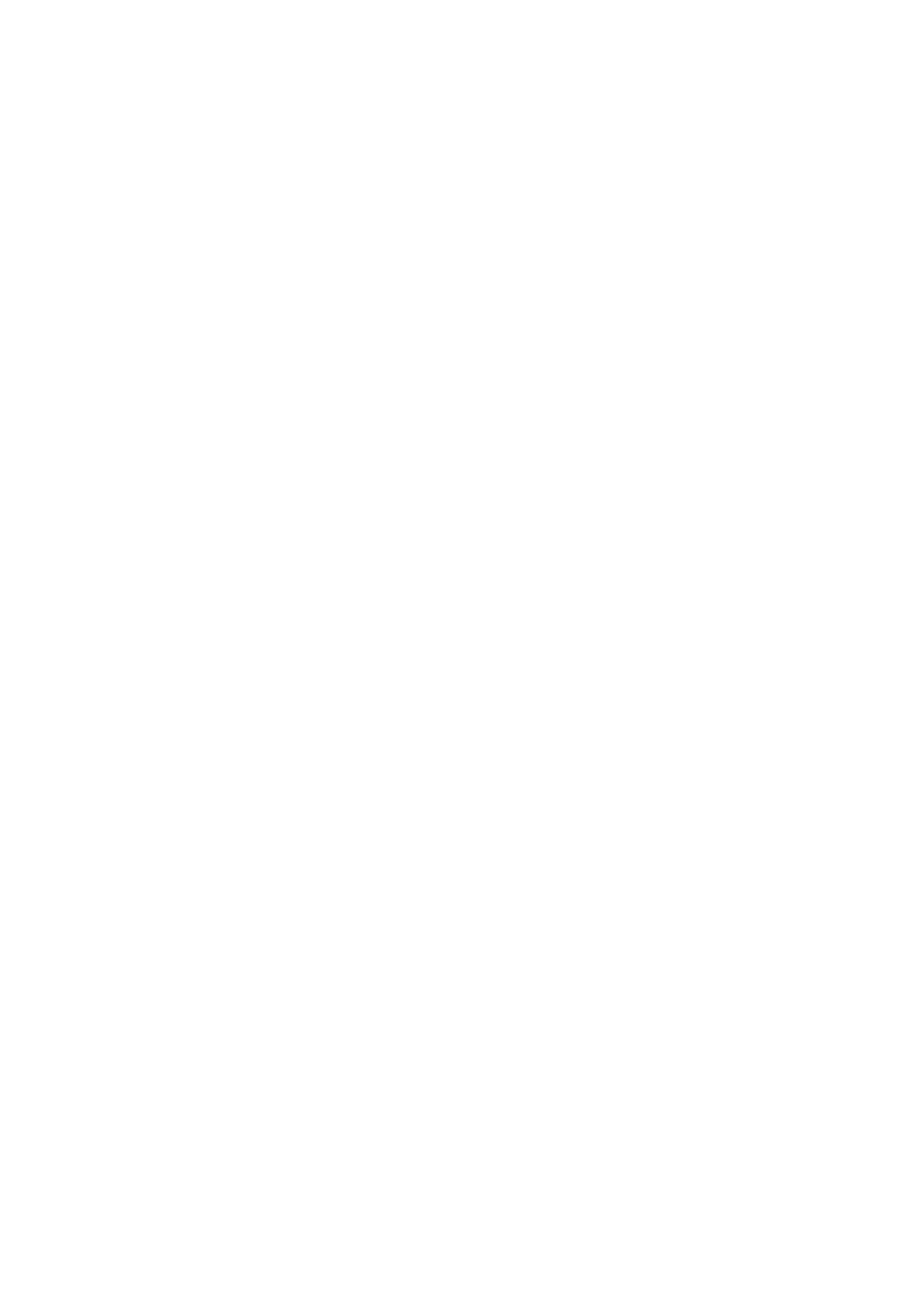**EUROPEAN UNIVERSITY INSTITUTE, FLORENCE ACADEMY OF EUROPEAN LAW**

*Immunity versus Accountability for Private Military and Security Companies and their Employees: Legal Hurdles or Political Snags?* 

**MICAELA FRULLI**

EUI Working Paper **AEL** 2009/24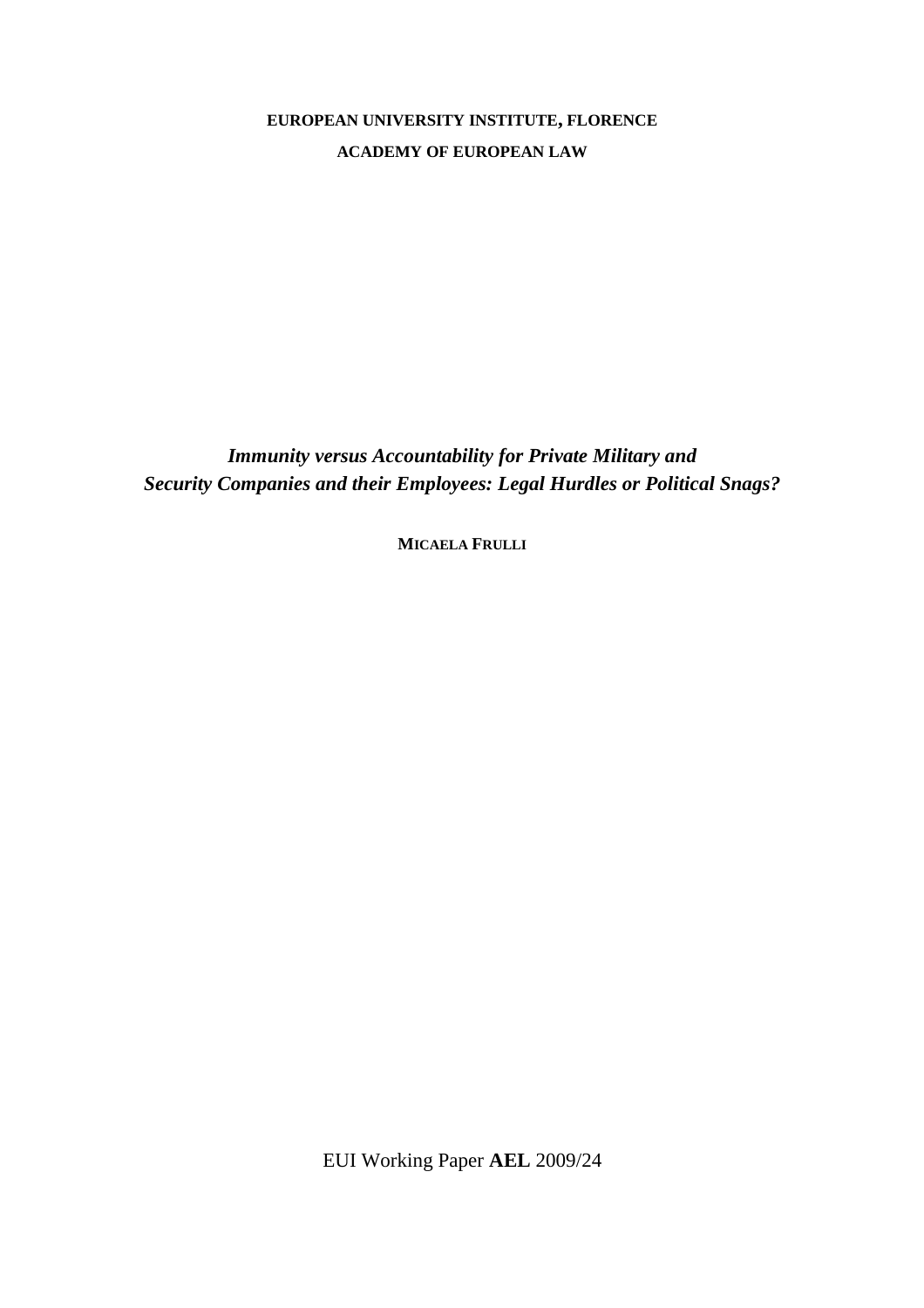This text may be downloaded for personal research purposes only. Any additional reproduction for other purposes, whether in hard copy or electronically, requires the consent of the author(s), editor(s). If cited or quoted, reference should be made to the full name of the author(s), editor(s), the title, the working paper or other series, the year, and the publisher.

The 'Regulating Privatisation of "War": The Role of the EU in Assuring the Compliance with International Humanitarian Law and Human Rights" (PRIV-WAR) project is funded by the European Community's 7th Framework Programme under grant agreement no. 217405.

This paper was produced as part of the EUI contribution to Work-Package 4 of the PRIV-WAR Project: *Private Military and Security Companies and the Protection of Human Rights.* 

ISSN 1831-4066

© 2009 Micaela Frulli

Printed in Italy European University Institute Badia Fiesolana I – 50014 San Domenico di Fiesole (FI) Italy www.eui.eu cadmus.eui.eu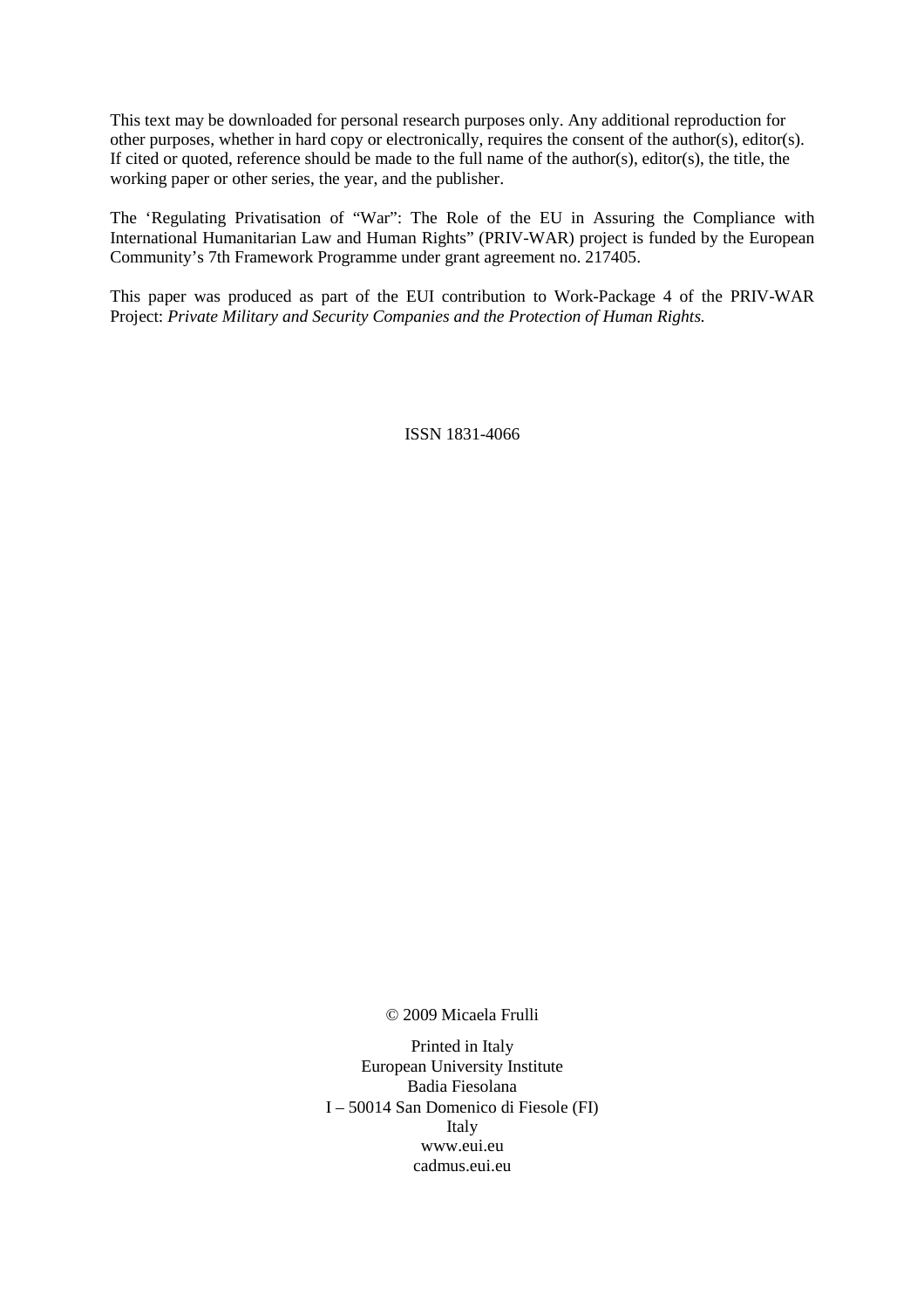## **Abstract**

The aim of this paper is to analyze to what extent different kind of immunities may bar legal proceedings instituted against PMSCs and their employees. The first part of the paper is devoted to the setting of the legal background on international law rules on immunity which may be applicable, in certain cases, to PMSCs and their employees. The second part of the paper addresses the issue of immunity of PMSCs employees from criminal jurisdiction taking into account existing case-law. The conclusion is that, in most cases, immunity of private contractors from criminal jurisdiction seems not to depend on the application of immunity rules but, for a large part, from the combination of a lack of applicable rules to exercise criminal jurisdiction and a lack of political will to proceed. As to civil proceedings, the most relevant obstacle that has prevented courts form exercising their jurisdiction over PMCSs and their employees (mainly in US case-law) is the so-called "political question doctrine", that has been invoked in most relevant civil suits and has been accepted by some courts and rejected by some others. The author of this paper is of the opinion that such a doctrine (and similar ones) was crafted to protect the exercise of governmental functions and should be narrowly interpreted. In particular, there should be no bar on judicial review when international human rights law violations occur, since the governments themselves are bound to ensure respect for these rules and shall foster a culture of accountability for their officials and for private contractors they have decided to hire.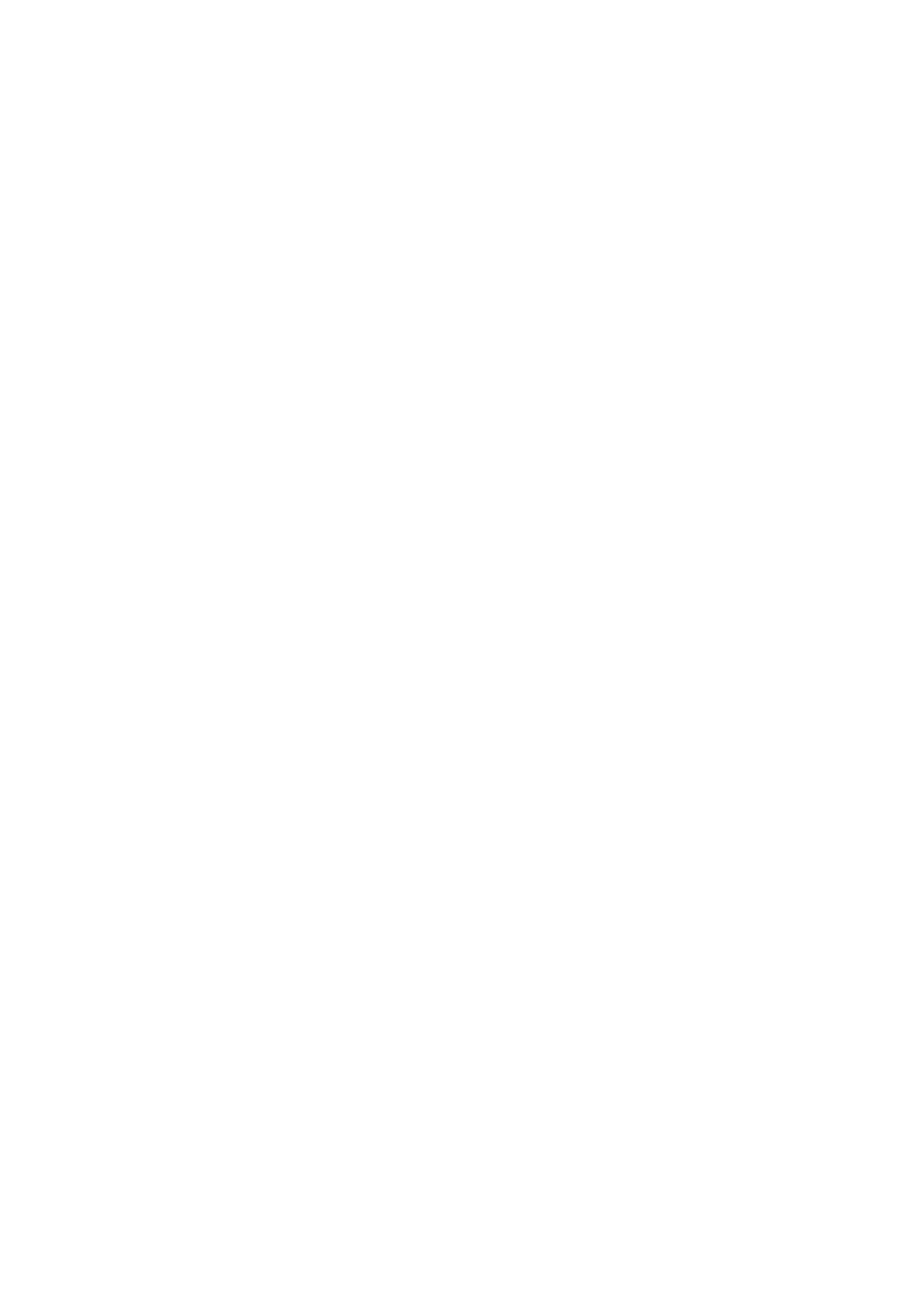## *Immunity versus Accountability for Private Military and Security Companies and their Employees: Legal Hurdles or Political Snags?*

## **MICAELA FRULLI**<sup>∗</sup>

#### **1. Introduction**

 $\overline{a}$ 

Private military and security companies  $(PMSCs)^{1}$  and their employees may, in principle, be subject to the law and jurisdiction of the country in which they are operating. Unlike States and their officials they are not beneficiaries of customary international rules establishing sovereign immunity, on the one hand, and functional or personal immunity from criminal, civil and administrative jurisdiction on the other. However, as recent practice clearly shows, PMSCs and private individual contractors have been granted different kinds of immunities covering the performance of very sensitive tasks on foreign soil.

In the first place, these subjects have been granted immunity from the jurisdiction of the Host State in which they are deployed both by special legislative measures or by means of specific agreements between the State that hired them (the Hiring/Contracting State, which in many cases is their State of nationality, e.g., their Home State) and the Host State.<sup>2</sup> In addition, they have also been granted immunity from the jurisdiction of the Hiring/Contracting State by virtue of their contract and, more frequently, by the application of judicially created doctrines such as the "political question doctrine" or other statutory defenses applied, for instance, by national courts in the Unites States.

It is therefore important, as a first step, to set the legal framework by briefly recalling the most important customary and conventional international rules on immunity of State officials and international personnel from jurisdiction, to ascertain whether they may also cover private contractors performing certain functions on behalf of a State. It is worth stressing that PMSCs as such and not only their employees often invoke immunity from the civil jurisdiction both of the Host and of the Hiring/Contracting State claiming that they discharge certain duties on behalf of the State which engaged them.

Although immunity may be invoked to cover acts committed in violation of both internal and international law rules, the focus of this paper is specifically on cases where immunity issues were raised to shield PMSCs or their employees allegedly implicated in human rights violations.

<sup>∗</sup> Lecturer in International Law, University of Florence. Email: micaela.frulli@unifi.it.

<sup>&</sup>lt;sup>1</sup> In this paper the expression Private Military and Security Companies (PMSCs) covers all kinds of private companies providing services in the military or security field.

 $<sup>2</sup>$  In this paper Host State is the State where the PMCs are operating, the Hiring State is the State which contracted the private</sup> employees and the Home State is the State of nationality of the contractors.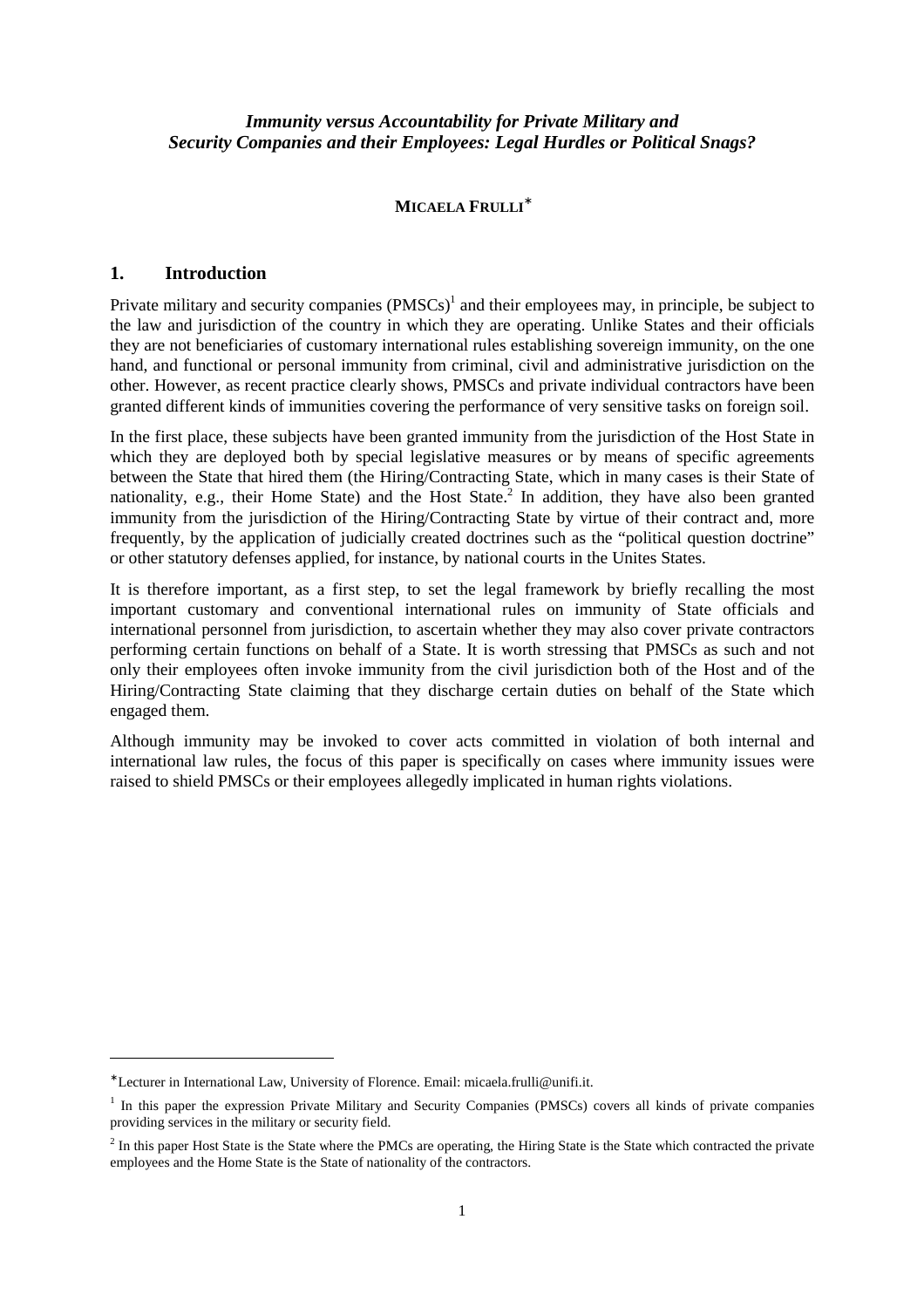## **2. Setting the Legal Framework: Different Kind of Immunities Based on a Variety of Legal Grounds**

# *A. Functional Immunity from Jurisdiction Accruing to State Officials and International Personnel*

Under customary international law, State officials are entitled to different types of immunity from foreign jurisdiction. In general, two kinds of immunities are recognized: the so-called functional immunity (or *ratione materiae*), and personal immunities (or *ratione personae*).<sup>3</sup>

According to the prevailing position among international lawyers, functional immunity from the jurisdiction of foreign States covers activities performed by every State official in the exercise of his/her official functions and it survives the end of office. The underlying rationale is that official activities are performed by State organs on behalf of their State and, in principle, must be attributed to the State itself.<sup>4</sup> From this perspective, the ultimate *raison d'être* of functional immunity is the protection of the sovereign equality of States enshrined in the Latin *dictum* "*par in parem non habet iudicium*".<sup>5</sup>

Functional immunity is granted as well to international personnel, in particular to the officials of international organizations: for example, this kind of immunity is provided for by the *Convention on*  the Privileges and Immunities of the United Nations of 1946.<sup>6</sup> The rule on functional immunity of UN personnel is considered to have acquired the status of customary international law and similar rules

<sup>&</sup>lt;sup>3</sup> Personal immunities - which only accrue to a few categories of State organs by virtue of the special relevance of their official positions (diplomatic agents, heads of states, heads of governments and ministers of foreign affairs) - cover every act performed by those who are entitled to enjoy this type of immunity, but they last only until the State organs concerned remain in office. The principle inspiring these rules is commonly identified as "functional necessity", and often expressed with the Latin formula *ne impediatur legatio* or *ne impediatur officium*. Personal immunities include inviolability, that is to say immunity from arrest and detention, absolute immunity from criminal jurisdiction and immunity from civil jurisdiction (with very limited exceptions). These immunities are not likely to come into play as far as private contractors are concerned. Therefore, it does not seem appropriate to dwell at length with their content.

<sup>&</sup>lt;sup>4</sup> "Since a state manifests its legal existence only through acts performed by human beings in their capacity as organs of the state, that is to say, through acts of state, the principle that no state has jurisdiction over another state must be interpreted to mean that a state must not exercise jurisdiction through its own courts over acts of another state, unless the other state consents. Hence the principle applies not only in case a state as such is sued in a court of another state, but also in case an individual is the defendant or the accused and the civil or criminal delict for which the individual is prosecuted has the character of an act of state. Then the delict is to be imputed to the State not to the individual.", H. Kelsen, *Principles of International Law,* London, 1952, p. 235. See also G. Dahm, *V*ı*lkerrecht*, vol.I, Stuttgart, 1958, pp. 225, 237, 303., 325; M. Bothe, "Die strafrechliche Immunität fremder Staatsorgane", in *Za*İ*RV*, 1971, p. 246 ff.; M. Akerhust, "Jurisdiction in International Law", in *BYIL*, 1972-1973, p. 241 ff.; H. Fox, *The Law of State Immunity*, Oxford, 2002, *passim*.

<sup>&</sup>lt;sup>5</sup> See also the position taken by the ICTY Appeals Chamber in *Blaškič*: "[C]ustomary international law protects the internal organization of each sovereign State: it leaves it to each sovereign State to determine its internal structure and in particular to designate the individuals acting as State agents or organs. Each sovereign State has the right to issue instructions to its organs, both those operating at the internal level and those operating in the field of international relations, and also to provide for sanctions or other remedies in case of non-compliance with those instructions. The corollary of this exclusive power is that each State is entitled to claim that acts or transactions performed by one of its organs in its official capacity be attributed to the State, so that the individual organ may not be held accountable for those acts or transactions. The general rule under discussion is well established in international law and is based on the sovereign equality of States (*par in parem non habet imperium)*", *Prosecutor v. Blaški*ć, Appeals Chamber Judgment No. IT-95-14-AR 108 *bis*, 29 October 1997, paras. 41 e 42.

<sup>6</sup> 1 U.N.T.S. 15, 13 February 1946. The *Convention on the Privileges and Immunities of the United Nations* gives a comprehensive picture of privileges and immunities granted to international personnel, and many subsequent agreements are modelled on its provisions. As to functional immunity from jurisdiction, according to Article V, Section 18, letter (a) officials of the United Nations "shall be immune from legal process in respect of words spoken or written and all acts performed by them in their official capacity".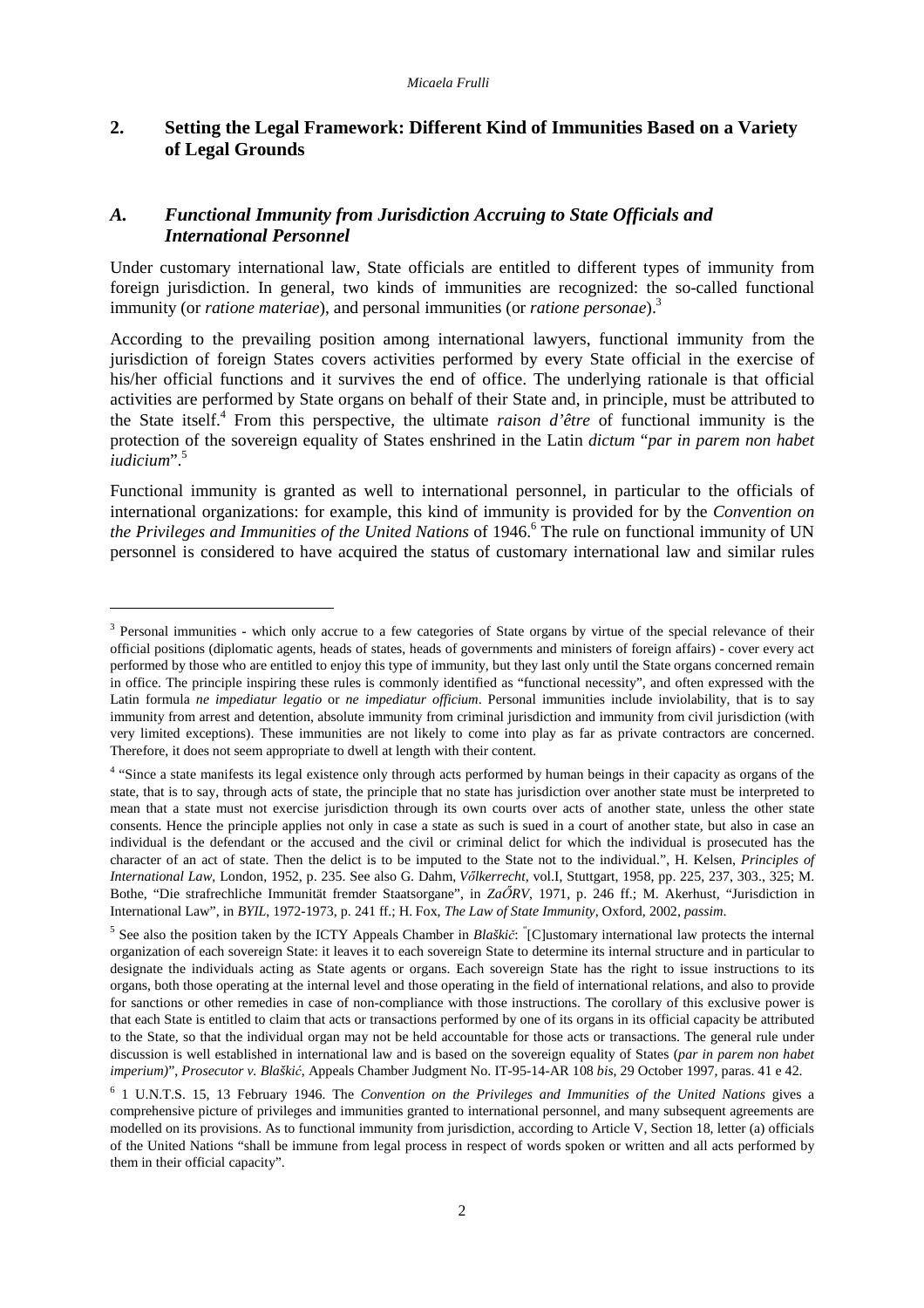may be found in many other conventions and headquarters agreements amongst States and other international organizations.<sup>7</sup>

Most authors affirm that functional immunity accrues, as a general rule, to every organ acting on behalf of a State, the only exception being the commission of serious international crimes entailing individual criminal liability.<sup>8</sup> However, according to other scholars, the scope of functional immunity is more limited: functional immunity from jurisdiction is enjoyed only by some categories of State officials on different legal grounds (customary or conventional)<sup>9</sup> and covers solely activities performed within the limits of the mandate specifically bestowed on these organs.<sup>10</sup> One of the most relevant examples supporting the latter hypothesis is that of consular agents. According to Article 43 of the UN Convention on Consular immunities, consular agents enjoy immunity from the jurisdiction of the receiving State only for "acts performed in the exercise of consular functions".<sup>11</sup> As a consequence, acts allegedly performed in an official capacity, but falling outside the consular functions as defined in the convention itself, are not covered by functional immunity. A number of cases in front of national courts confirm such a restrictive interpretation of the rule.<sup>12</sup> The logic of such a strict interpretation is well explained in a *Memorandum* submitted to the District Court of Pennsylvania by the US State Department (concerning the position of a Yugoslav consular agent indicted in *US v. Bijedi*ć): "Therefore, considering all the facts of a particular case, an act that substantially deviates from a course of action appropriate to the performance of the function would not be an act performed in the exercise of that function."<sup>13</sup>

The same approach has been adopted by national judges in cases concerning different categories of State officials: several courts refused to recognize functional immunity of State organs who exceeded the limits of their mandate, thus acting *ultra vires* and abusing of the powers conferred on them.<sup>14</sup> This trend in the case-law of various States seems very important in light of the fact that it developed in the domain of civil jurisdiction; that is to say in cases where the rules on State immunity might also apply and where there is – according to the prevailing opinion - a substantial overlap between the immunity of the State and the immunity of its officials. In these cases, the judges have considered the question of the functional immunity of the State organ as separate from the issue of State immunity and they have decided whether or not to grant functional immunity to the single State official not only taking into

<sup>7</sup> See, for example, Article 22 of the *Agreement between the Government of the French Republic and the United Nations Educational, Scientific and Cultural Organization regarding the Headquarters of UNESCO and the Privileges and Immunities of the Organization on French Territory*, signed in 1954 and entered into force in 1955, available on the website of UNESCO at the following page: http://unesdoc.unesco.org/images/0012/001255/125590e.pdf

<sup>&</sup>lt;sup>8</sup> See for instance A. Cassese, *International Criminal Law*, 2<sup>nd</sup> ed., Oxford, 2008, p. 302 ff.

<sup>9</sup> See extensively P. De Sena, *Diritto internazionale e immunità funzionale degli organi statali*, Milano, 1996.

<sup>10</sup> See M.Frulli, *Immunità e crimini internazionali*, Torino, 2007, pp. 23-60.

<sup>&</sup>lt;sup>11</sup> Art. 43, para. 1: "Consular officers and consular employees shall not be amenable to the jurisdiction of the judicial or administrative authorities of the receiving State in respect of acts performed in the exercise of consular functions".

<sup>&</sup>lt;sup>12</sup> See for instance the decision of the Supreme Court of New Zealand in *L. v. The Crown*, in *ILR*, vol. 68, p. 175; see also the decision of the Genova Tribunal (6 may 1970) and of the Italian Court of Cassation (29 February 1972) in *Rissmann*  (reprinted respectively in *Rivista di diritto internazionale*, 1971, p. 702 and in *IYIL*, 1976, p. 339). For other cases see M. Frulli, *Immunità*, cit., *passim*. AS a comment to one of these cases a distinguished expert stressed that: "the consul who assist a minor without respecting the laws of the receiving state acts outside the limits of his proper functions; and his actions cannot be covered by functional immunity", L. Condorelli, "Consular Immunity", in *IYIL*, 1976, p. 341.

<sup>13</sup> *Government's Memorandum of law in response to defendant's motion to recognize the applicability of consular immunity*, 21 March 1989, p. 30, available on Lexis-Nexis

<sup>&</sup>lt;sup>14</sup> See for instance *Chiudian v, The Philippine National Bank and Daza*, US Court of Appeals, Ninth Circuit, 29 August 1990, part 4, § IV, available on *Lexis-Nexis.* See also *Jaffe v. Miller*, High Court of Justice (17 September 1990) and Ontario Court of Appeals (17 June 1993), available on *Lexis-Nexis*. For a comment on these and other cases see M. Frulli, *Immunità*, cit., pp. 50-55.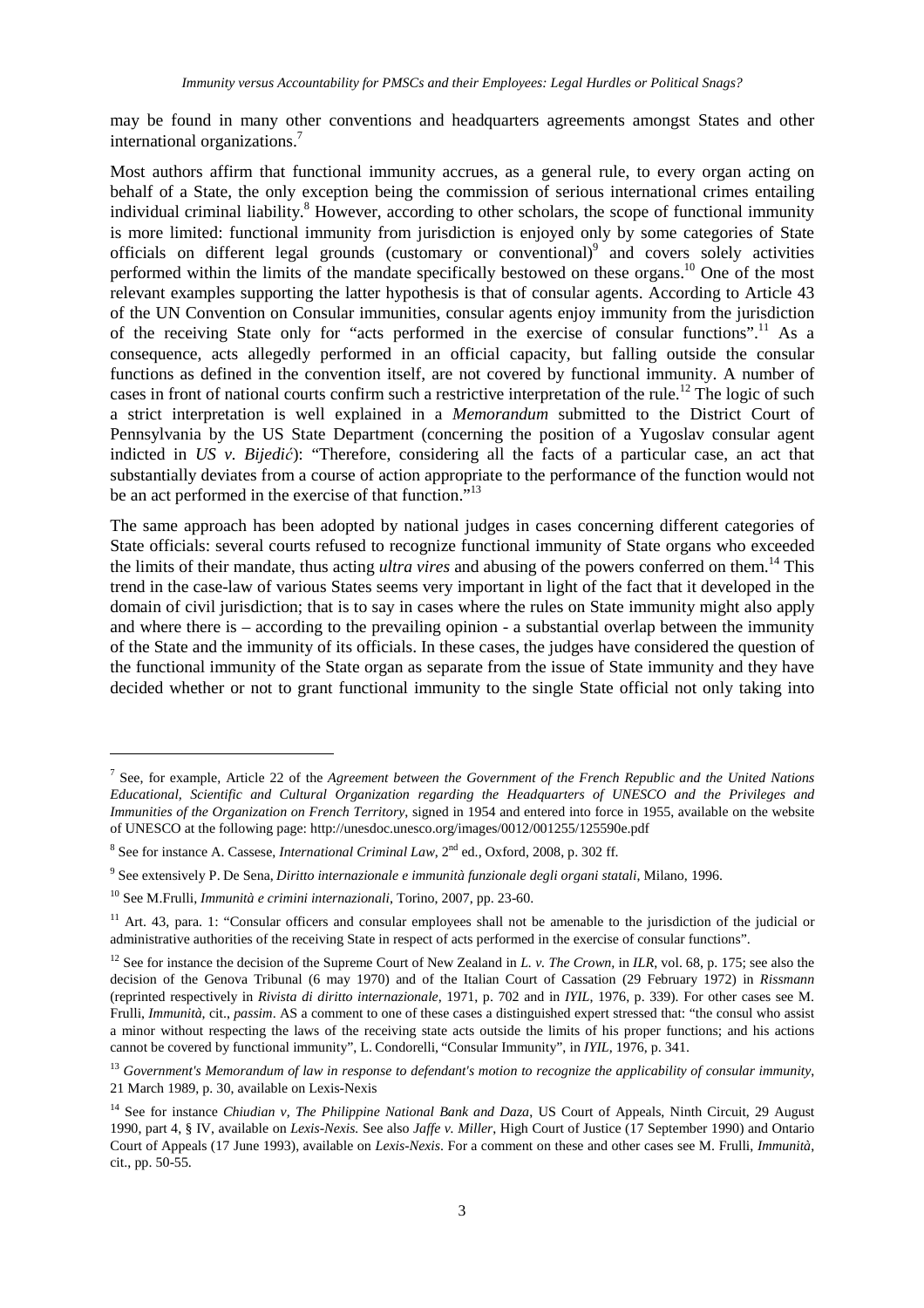account the public or private nature of the activity concerned (as if the respondent was the State itself) but also evaluating whether the State official involved had acted within the limits of his/her mandate.

From this viewpoint, it may be contended that the main reason underlying the bestowal of functional immunity on State officials would not be anymore (or not in the first place) the protection of State sovereignty, but the necessity to ensure the accomplishment of activities that are crucial for peaceful and stable relations amongst States, that is to say a "functional necessity" rationale. And there is no doubt that a restrictive interpretation of the rules on functional immunity would be more consonant with the values protected by the same rules.

The same is true, *a fortiori*, for functional immunity accruing to officials of international organizations. In this respect, it is interesting to quote the example of the NATO Status of Forces Agreemnt (NATO SOFA), which establishes that NATO officials, on missions for the Organization "shall be immune from legal process in respect of words spoken or written and of acts done by them in their official capacity and *within the limits of their authority*",<sup>15</sup> thus confirming the strictly functional rationale underlying this kind of immunity.

As jurisdictional immunities granted to private contractors may be classed mainly as functional ones, the perspective described above may prove useful for discussing the rationale, content and application of rules conferring some form of functional immunity to private contractors.

# *B. Immunities Granted on the Basis of SOFAs to State Officials and Contracted Personnel*

State officials, both military and civilians, may enjoy immunity from the Host State's criminal, civil and administrative jurisdiction in cases where an international agreement is concluded. For our purposes it is important to take into account Status of Forces agreements (SOFAs), which have become one of the most relevant international sources of immunity for private contractors. In fact, at least in recent practice, PMCs employees are often included under the scope of these agreements and must be treated accordingly.

SOFAs may be concluded on a temporary or on a permanent basis to regulate standing military (and in some cases civilian) presence on the soil of a foreign country.<sup>16</sup> They may be negotiated on a bilateral basis or in a multilateral context, such as when regulating the presence of visiting forces standing abroad in the framework of an international organization: this is the case, for instance, of NATO forces stationed in the territory of foreign States.<sup>17</sup>

SOFAs are based on the assumption that the presence of foreign personnel is in the interest of the Host State as well as of the Sending State. Each SOFA is unique because this kind of agreement is negotiated on a case-by-case basis (except those concluded in a multilateral negotiation), but some of their common features may be inferred from current practice. These agreements establish the legal framework pursuant to which armed forces operate within a foreign country and deal with all issues that are necessary to "ordinary" affairs, such as wearing of uniforms, carrying of weapons, income and sales taxes, labour claims and so on. More importantly here, SOFAS regulate the exercise of criminal and civil jurisdiction over personnel of the sending State, thus granting some form of immunity from

<sup>&</sup>lt;sup>15</sup> Emphasis added, see article XVIII, letter a) of the *Agreement on the Status of the North Atlantic Treaty Organization*, *National Representatives and International Staff* (1951), available on the website of NATO, at www.nato.int.

<sup>16</sup> For a complete overview of legal issues related to SOFAs see D. Fleck (ed.), *The Handbook of the Law of Visiting Forces*, Oxford, OUP, 2001.

<sup>17</sup> See *Agreement on the Status of the North Atlantic Treaty Organization, National Representatives and International Staff*  (1951), cit. *supra* note 15.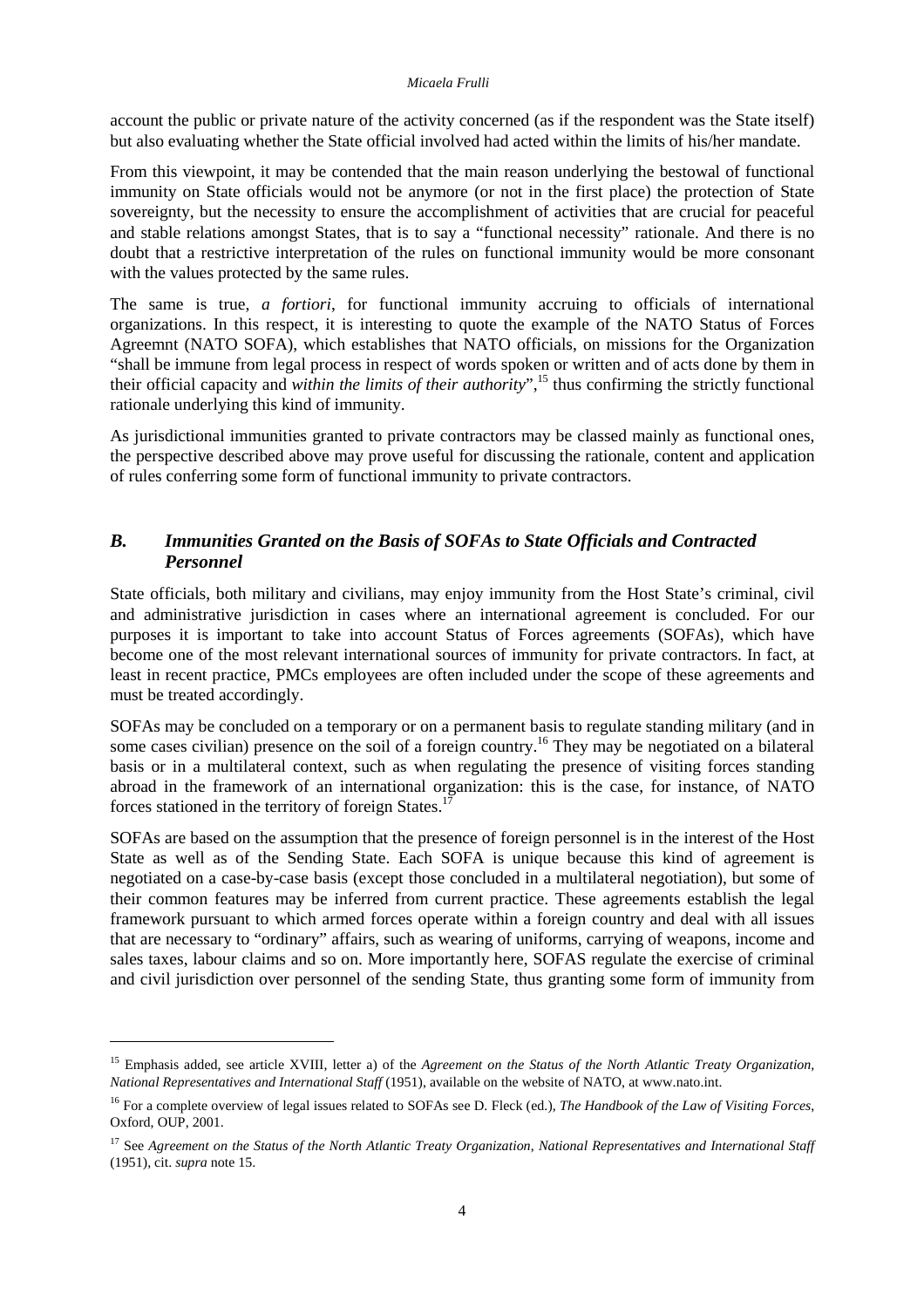the Host State jurisdiction to personnel stationed abroad (more and more frequently including private contractors).<sup>18</sup>

Actually, on careful reading of a variety of SOFAs, the word "immunity" does not always appear. Most often other terms are used, making reference to the division of jurisdictional competences between the Host and the Sending States. Most SOFAs recognize the right of the Host government to exercise "primary jurisdiction": this means that the Host State exercises jurisdiction in all cases in which foreign personnel violate the laws of the Host State, with two exceptions generally applying only in criminal cases. According to most agreements, the Sending State has primary jurisdiction when the offense is committed by a national of the Sending State against another national of the Sending state ("*inter se*" cases), and when the offense is committed by the nationals of the Sending State in the performance of official duty. Hence, a "functional" principle – recalling that underlying immunity granted to State officials in different contexts - is used here to grant primacy of jurisdiction to the Sending State, and not immunity, in a technical sense, although the application of these rules generally entails a *de facto* immunity from the jurisdiction of the Host State for certain categories of offenses.<sup>19</sup>

In any case, SOFAs generally provide for concurrent jurisdiction between the Sending and the Receiving States, apart from exceptional cases where jurisdiction of the Host State has been virtually excluded.<sup>20</sup> One relevant example of SOFAs conferring exclusive criminal jurisdiction to the Sending State over its nationals (including over private contractors)<sup>21</sup> is the SOFA concluded between the US and Afghanistan.<sup>22</sup>

<sup>&</sup>lt;sup>18</sup> It interesting to note, for example, that when the NATO SOFA was signed, there was no mention of contractors as a category of personnel. In some cases however, supplemental agreements have been concluded (for instance between Italy and the United States) and acknowledged the category of "technical representatives", which include private contractors acting under the supervision of the US Department of Defense who perform work in Italy on more than a temporary basis. This agreement is based on the model of the Supplementary agreement to the NATO Sofa regulating the presence of allied forces stationed permanently in the Federal Republic of Germany, signed in 1973, which included contractors. On the agreement between Italy and the United States, see M. McCormick, "Accrediting DoD Contract Technical Representatives in Italy without Reinventing the Wheel", Defense AT&L: March-April 2005, available at http://www.per.hqusareur.army.mil/CPD/DocPer/Italy/Defense%20AT&L%20Magazine%20Mar-Apr%2005.pdf.

 $19$  See for instance Art. VII of the NATO Sofa, which establishes in detail the sharing of jurisdiction between the sending an the receiving State. Some form of functional immunity stems from Art. VII, par. 3, letter a) which reads : "In case where the right to exercise jurisdiction is concurrent the following rules shall apply: The military authorities of the sending State shall have the primary right to exercise jurisdiction over a member of a force or of a civilian component in relation to i) offences solely against the property or security of that State, or offences solely against the person or property of another member of the force or civilian component of that State or of a dependent; ii) offences arising out of any act or omission done in the performance of official duty". It is worth noting, however, that the rule was not elaborated as an "immunity rule", but it clearly aims at establishing a division of jurisdictional competences.

<sup>&</sup>lt;sup>20</sup> See for instance the controversial extension of wide immunities to all US military and civilian personnel contained in the SOFA concluded between the USA and East Timor in 2002, see Art. 1: "United States military and civilian personnel of the United States Department of Defense who may be present in the Democratic Republic of Timor-Leste in connection with humanitarian and civic assistance, ship visits, military training and exercises and other agreed activities shall be accorded a status equivalent to that accorded to the administrative and technical staff of the Embassy of the United States of America under the Vienna Convention on Diplomatic Relations of April 18, 1961", available at http://www.etan.org/news/2002a/11sofa.htm#Full%20text. Members of the administrative and technical staff of embassies enjoy full immunity from criminal jurisdiction of the receiving State, unless they are nationals of the same State. Article 37, par. 2, Vienna Convention Diplomatic Relations of April 18, 1961 .

<sup>&</sup>lt;sup>21</sup> With respect to PMSCs employees it seems important to underline that immunity may be granted on a contractual basis, but as long as an international agreement exist, the latter must be considered as the proper legal basis for granting immunity from jurisdiction.

<sup>&</sup>lt;sup>22</sup> Agreement regarding the status of United States military and civilian personnel of the U.S. Department of Defense present *in Afghanistan in connection with cooperative efforts in response to terrorism, humanitarian and civic assistance, military training and exercises and other activities*. Effected by exchange of notes at Kabul September 26 and December 12, 2002 and May 28, 2003. Entered into force May 28, 2003. Excerpts from an unofficial copy available at: http://caaflog.blogspot.com/2008/02/is-that-afghan-sofa-i-see.html): According to the SOFA: "The Government of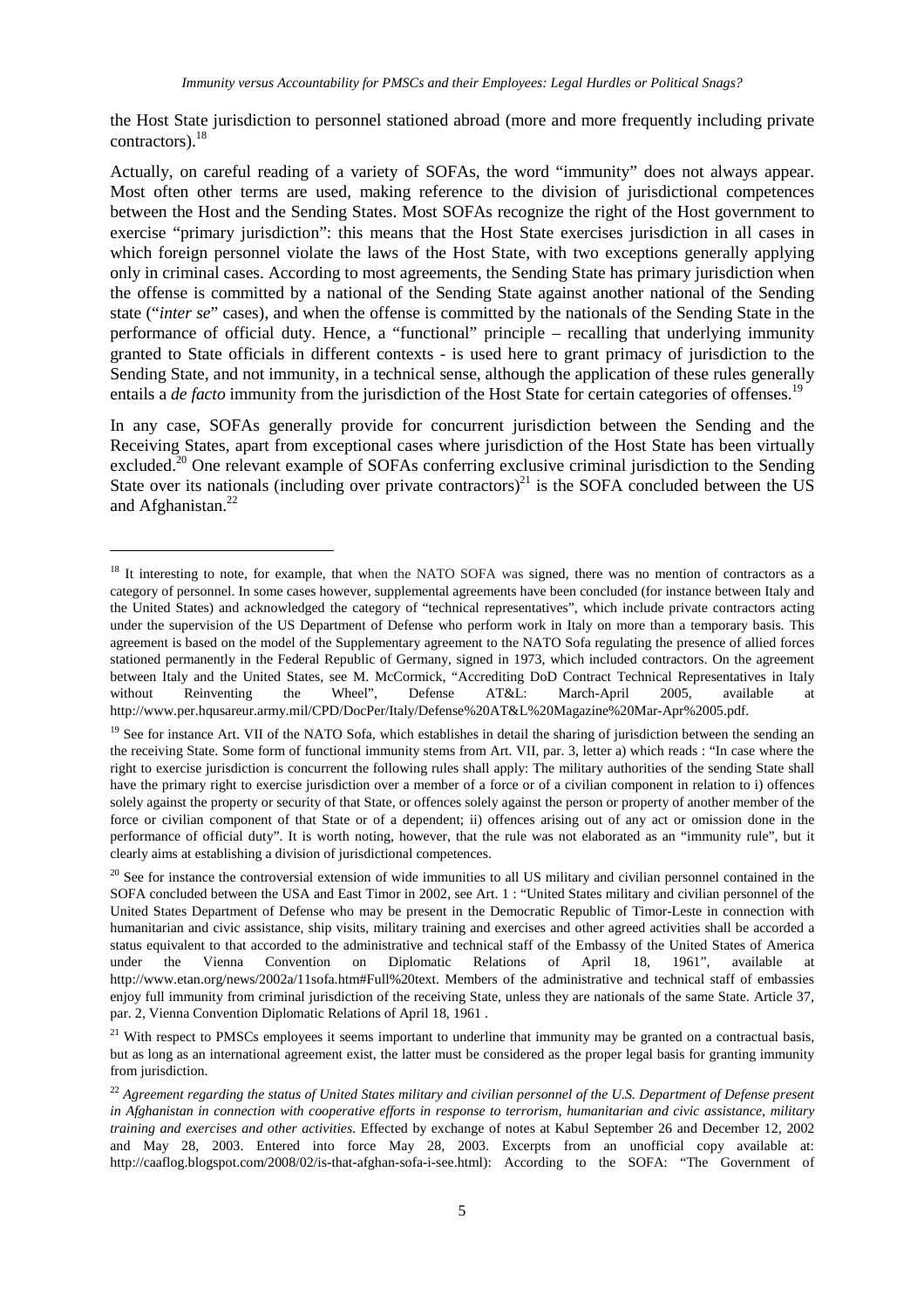The agreements concluded between the UN, the contributing States and the Host State with respect to the deployment of UN peacekeeping operations are also called SOFAs.<sup>23</sup> These agreements usually provide for immunity from legal process in respect of words spoken and acts performed by them in their official capacity for all members of the UN peace keeping operation,<sup>24</sup> including locally recruited personnel. As to military members of the military component of PKOs, they shall be subject to the exclusive criminal jurisdiction of the contributing State over any crime committed in the Host country, that is to say they enjoy absolute immunity from local criminal courts.<sup>25</sup>

Functional immunity may be granted to private contractors as well, since it is not unusual that the United Nations or other international organizations hire independent contractors to provide personnel for peacekeeping operations or other international missions carried out by States under a UN Security Council authorization.<sup>26</sup> This was explicitly the case, for instance, of functional immunity from legal process granted by UNMIK to KFOR (the NATO Security Force) contractors in Kosovo.<sup>27</sup>

#### *(Contd.)*

<sup>23</sup> See the Model Status-of-Forces Agreement for Peacekeeping Operations, UN Doc. A/45/594 (9 October 1990).

 $24$  Art. 46: "All members of the United Nations peace-keeping operation including locally recruited personnel shall be immune from legal process in respect of words spoken or written and all acts performed by them in an official capacity. Such immunity shall continue even after they cease to be members of or employed by the United Nations peace-keeping operation and after the expiration of the other provisions of the present agreement."

<sup>25</sup> Art. 47, b) : "Military members of the military component of the United Nations peace-keeping operation shall be subject to the exclusive jurisdiction of their respective participating States in respect of any criminal offences which may be committed by them in the Host country".

 $26$  It is important to stress that some Companies took the view that the 1946 Convention, in particular article VI devoted to Experts on Mission for the United Nations, cover contractors hired by a State but sent in a mission within the framework of a UN-authorized operation. This view is not to be shared because it clearly extends privileges and immunities clearly beyond the limits agreed by the States., see D. P. Oulton, F. Lehman (Electronic Systems Center), "Deployment of U.S. Military, Civilian and Contractor Personnel to Potentially War Hazardous Areas from a Legal Perspective", *The DISAM (Defense Institute o Security and Assistance Management) Journal*, Summer 2001, p. 15 ff.

<sup>27</sup> On the Status, Privileges and Immunities of KFOR and UNMIK and their Personnel in Kosovo, UNMIK Reg. No. 2000/47 (Aug. 18, 2000), in particular the following sections: "Section 4. Contractors. 4.1 UNMIK and KFOR contractors, their employees and sub- contractors shall not be subject to local laws or regulations in matters relating to the terms and conditions of their contracts. UNMIK and KFOR contractors other than local contractors shall not be subject to local laws or regulations in respect of licensing and registration of employees, business and corporations.

4.2 KFOR contractors, their employees and sub- contractors shall be immune from legal process within Kosovo in respect of acts performed by them within their official activities pursuant to the terms and conditions of a contract between them and KFOR.

#### Section 5. Duration of Immunity from Legal Process

The immunity from legal process provided by the present regulation to UNMIK and KFOR personnel including their locally recruited personnel as well as KFOR contractors, their employees and sub-contractors shall continue after UNMIK and KFOR's mandate expires or after such entities and/or personnel are no longer employed by UNMIK or KFOR.

#### Section 6 Waiver of Immunity

6.1 The immunity from legal process of KFOR and UNMIK personnel and KFOR contractors is in the interests of KFOR and UNMIK and not for the benefit of the individuals themselves. The Secretary-General shall have the right and the duty to waive the immunity of any UNMIK personnel in any case where, in his opinion, the immunity would impede the course of justice and can be waived without prejudice to the interest of UNMIK. In relation to personnel of the Institution-building and Reconstruction components, any waiver of immunity shall be carried out in consultation with the heads of those components.

6.2 Requests to waive jurisdiction over KFOR personnel shall be referred to the respective commander of the national element of such personnel for consideration.

Afghanistan recognizes the particular importance of disciplinary control by United States military authorities over United States personnel and, therefore, Afghanistan authorizes the United States Government to exercise criminal jurisdiction over United States personnel. The Government of Afghanistan and the Government of the United States of America confirm that such personnel may not be surrendered to, or otherwise transferred to, the custody of an international tribunal or any other entity or state without the express consent of the Government of the United States." Un personnel is elsewhere defined as including contractors. See also, for another example, T.I.A.S., *Agreement on Military Exchanges and Visits Between The Government of the United States of America and The Government of Mongolia*, agreement dated June 26, 1996.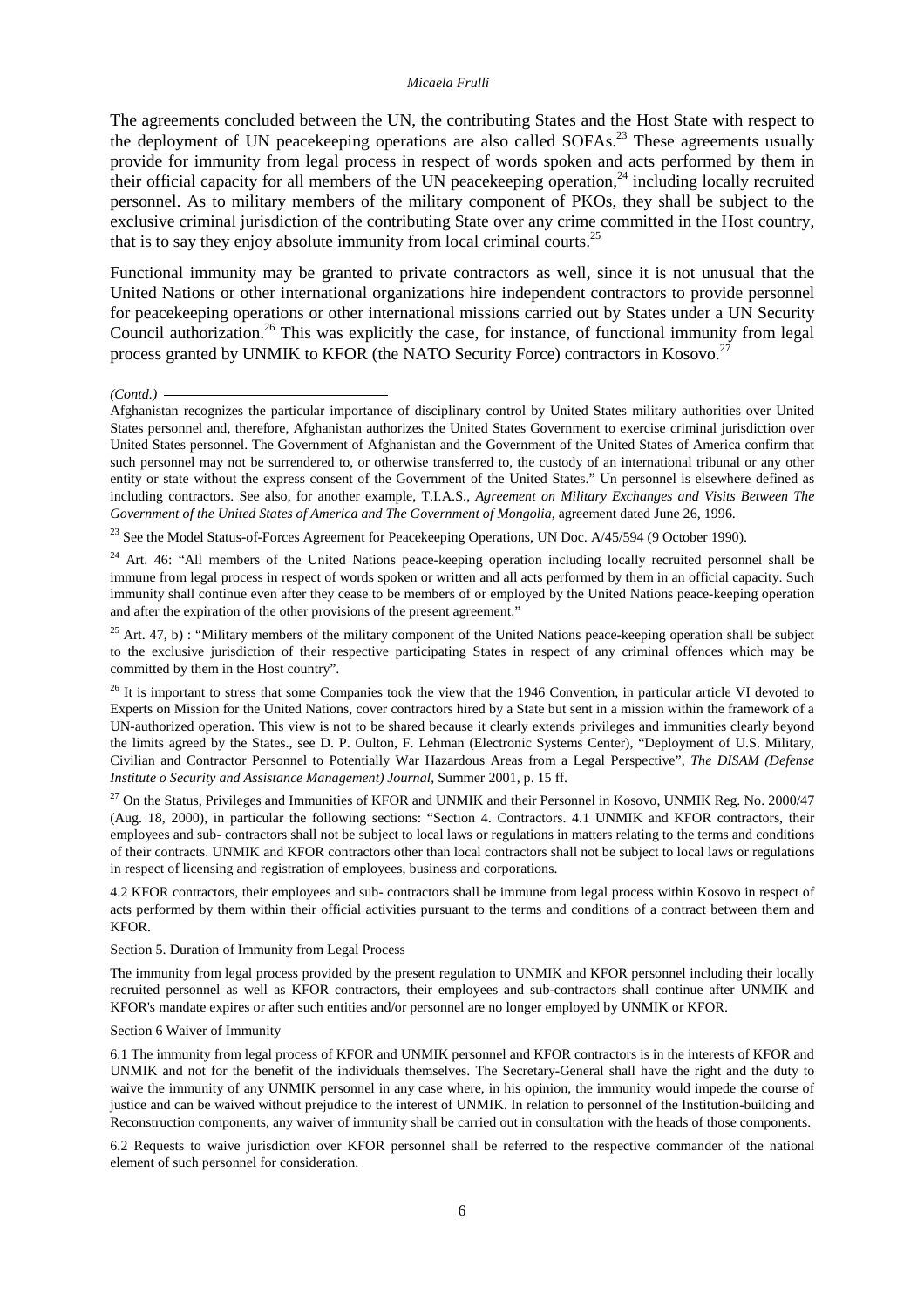## *C. Immunities Granted Pursuant to Internal Laws or Judicially Created Doctrines*

In addition, immunity of private contractors may be granted through the adoption of domestic legislative acts *ad hoc*, such as the well-known CPA order n. 17 which conferred immunity to private contractors operating in Iraq from June 2004 to December 2008,<sup>28</sup> since it was not officially repealed by Iraqi authorities after the transfer of authority and remained in force until 31 December 2008, date of expiry of the United Nations mandate for the US-led multinational force.

An overview of existing case-law suggests that immunities are invoked by PMSCs and their employees exercising certain functions on foreign soil on behalf of a State also on the grounds of internal doctrines crafted by national courts, such as the political question doctrine, or of other statutory defences, which were actually applied by US courts to render cases involving private military companies and their employees non-justiciables.<sup>29</sup> In these cases, the lack of accountability of private contractors does not always derive from the application of an immunity rule, but from the decision to give priority to policy considerations.

In other cases, on a more specific level, an internal law triggered the conclusion of bilateral agreements granting immunity, *inter alia*, to private contractors from the jurisdiction of the International Criminal Court (ICC). Obviously, the competence of the ICC would be operating only in cases where serious international crimes have been committed and according to the jurisdictional criteria set forth by its Statute.<sup>30</sup> As is well-known, however, the US tried to oust ICC jurisdiction over their nationals employed on foreign soil (not only State officials, but also US citizens, including private contractors) and adopted the *American Service-Members' Protection Act* (ASPA)<sup>31</sup> which allows US nationals to participate in peacekeeping or multinational forces only on condition that they are immune from ICC jurisdiction either through UN Security Council's resolutions or through bilateral agreements signed with the Host State.<sup>32</sup> The latter agreements have been concluded with a large number of States (102 States, both parties and non-parties to the ICC Statute)<sup>33</sup> and provide for the obligation not to surrender or transfer to the ICC US officials, employees, personnel or nationals who are present on the territory of the other party without the express consent of the US. Regretfully they were concluded, at least with a certain number of States, under the threat of the stemming of US military aid, according to the ASPA, and they jeopardised the possibility for the ICC to proceed against private contractors hired by the US and employed in "contingency operations" for the

*<sup>(</sup>Contd.)* 

<sup>6.3</sup> Requests to waive the immunities of KFOR contractors set forth in section 4 of the present regulation shall be referred to the respective commander of the national element with which the KFOR contractors has contracted.

<sup>&</sup>lt;sup>28</sup> Coalition Provisional Authority Order Number 17 (Revised), Status of The Coalition Provisional Authority, MNF-Iraq, Certain Missions and Personnel in Iraq, 27 June 2004, § 4 (3), available at http://www.cpairaq.org/regulations/20040627\_CPAORD\_17\_Status\_of\_Coalition\_\_Rev\_\_with\_Annex\_A.pdf. See *infra*, sub-paragraph 3. 1 for a more detailed analysis.

<sup>&</sup>lt;sup>29</sup> See K. A. Huskey; S. M. Sullivan, "The American Way: Private Military Contractors & U.S. Law After 9/11", PRIV-WAR, National Report Series, 02/08 (December 2008), available at www.priv-war.eu.

 $30$  As it is well known, the ICC can generally exercise jurisdiction only in cases where the accused is a national of a State party, the alleged crime took place on the territory of a state party, or a situation is referred to the court by the United Nations Security Council.

<sup>31</sup> See *2002 Supplemental Appropriations Act for Further Recovery from and Response to Terrorist Attacks on the United States*, paras. 2001–2015 (to be codified at 22 U.S.C. paras. 7421–7432). ASPA was passed as Title II of this Legislation and became law on 2 August 2002. The text is available at http://www.state.gov/t/pm/rls/othr/misc/23425.htm. The ASPA refers to "covered United States persons; covered allied persons; and individuals who were covered United States persons or covered allied persons".

 $32$  For a detailed analysis see infra paragraph 3.

<sup>&</sup>lt;sup>33</sup> For agreements in force for the US as of January 1, 2009, see http://www.state.gov/documents/treaties/122730.pdf. For a full account of bilateral agreement see the website pf the American coalition for an international criminal court, at http://www.amicc.org/usinfo/administration\_policy\_BIAs.html.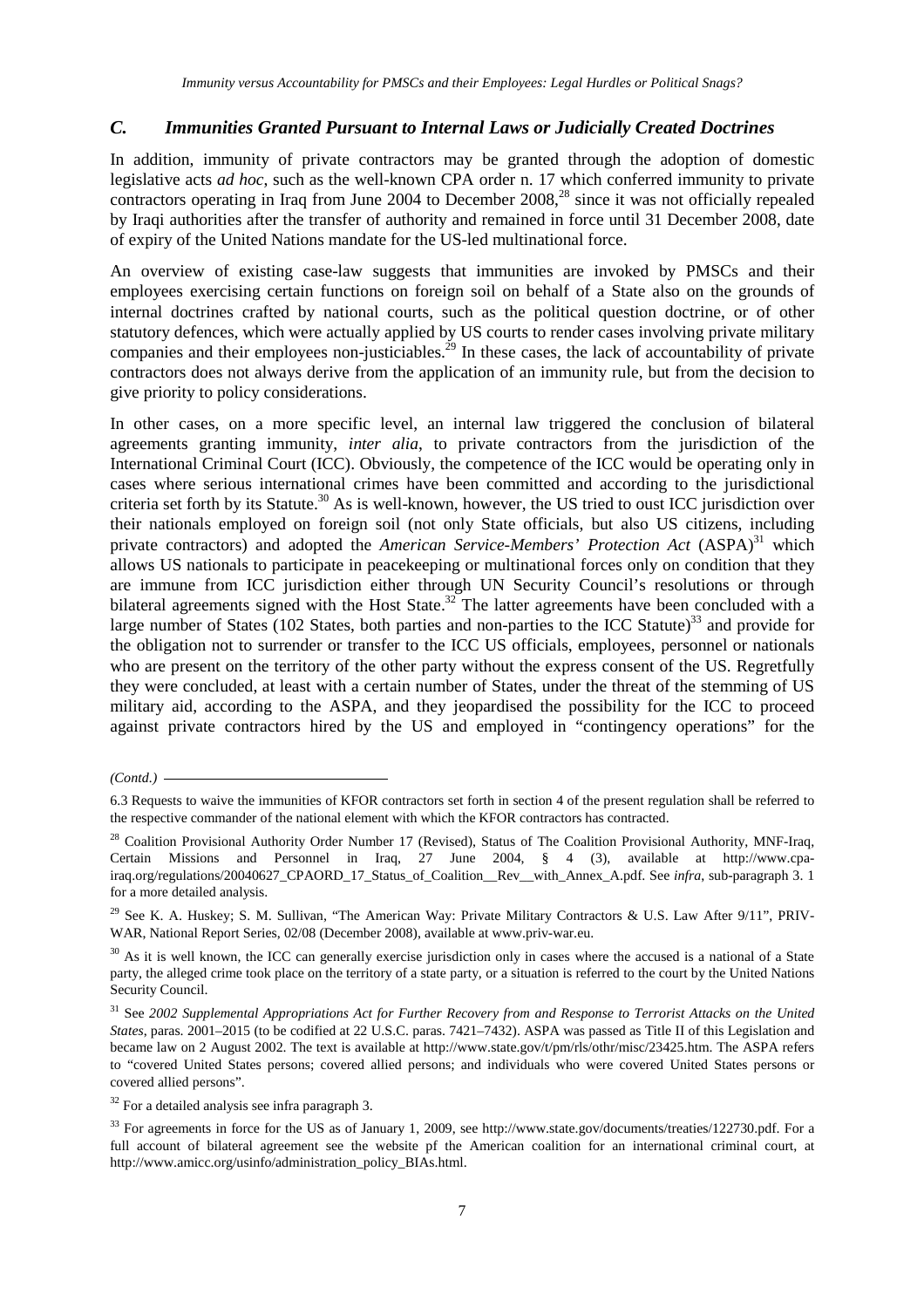performance of very sensitive tasks (that are at the moment a very elevated number) in case that they are suspected of having committed serious international crimes.

## *D. A de facto Blanket Immunity for PMCs and their Employees?*

Depending on the variety of arguments and rules briefly recalled above, both PMCs and their employees have thus far practically escaped criminal and civil liability for offenses (including international law violations) committed on foreign soil.

An attempt at critically appraising the application of immunity rules to private contractors against the more general background of jurisdictional immunities accruing to States and their officials is therefore appropriate with a view to see which are the most convincing arguments to overcome the relevant hurdles – at least the legal ones – and provide for accountability of PMSCs and their employees. In addition, making reference to the existing case-law (which is basically US case-law), it is important to ascertain whether immunity was granted by virtue of the rules described in the previous paragraphs or whether a factual immunity stemmed from legal loopholes and lack of political will to proceed against private contractors.

## **3. Immunity from Criminal Jurisdiction**

 $\overline{a}$ 

Usually, a crime committed by an individual falls under the laws of the nation where the crime has been committed. However, PMSCs operate with increasing frequency in conflict or crisis situations where special rules are applicable: as recalled above, the immunity of contractors from the criminal jurisdiction of the Host State may result from internal law or from a specific agreement (usually a SOFA) between the Host State and the Hiring/Contracting State of the contractors.

The most oft-cited example concerning immunity from jurisdiction of the Host State granted to private contractors through a domestic act is the provision inserted in Iraqi Coalition Provisional Authority's Order n.17, issued by Paul Bremner in June 2004,<sup>34</sup> just before the transfer of authority to the Iraqi Interim Government. Reference was often made to this order as granting blanket immunity to contractors operating in Iraq. However, the relevant provisions clearly states that immunity from Iraqi legal process concerns only acts performed by contractors "pursuant to the terms and conditions of a contract or any sub-contract thereto".<sup>35</sup>

This wording recalls the formula that is habitually used to describe functional immunity of State officials or international organizations' personnel performing their functions on foreign soil. As we have seen, these organs enjoy immunity from the jurisdiction of the receiving States for acts accomplished in the exercise of their official functions. The interpretation of this rule should be, as argued above, a stringent one: functional immunity should cover only acts performed in the regular course of duty and not in excess of power. *A fortiori*, this line of reasoning should apply to immunity from legal process provided for private contractors, since the aim of any such provision cannot be the protection of the contractors themselves.

<sup>&</sup>lt;sup>34</sup> Coalition Provisional Authority Order Number 17 (Revised), Status of The Coalition Provisional Authority, MNF-Iraq, Certain Missions and Personnel in Iraq, 27 June 2004, § 4 (3), available at http://www.cpairaq.org/regulations/20040627\_CPAORD\_17\_Status\_of\_Coalition\_\_Rev\_\_with\_Annex\_A.pdf

<sup>&</sup>lt;sup>35</sup> If we compare this section with Section 2 of the same Order, relating to immunity from Iraqi legal process granted to MNF, CPA and Foreign Liaison Mission Personnel and International Consultants, we can see that in the latter case one could speak of blanket immunity. In any case, Section 5 of the Order concerns the waiver of immunity, which may be expressly granted, in writing, by the relevant Sending State.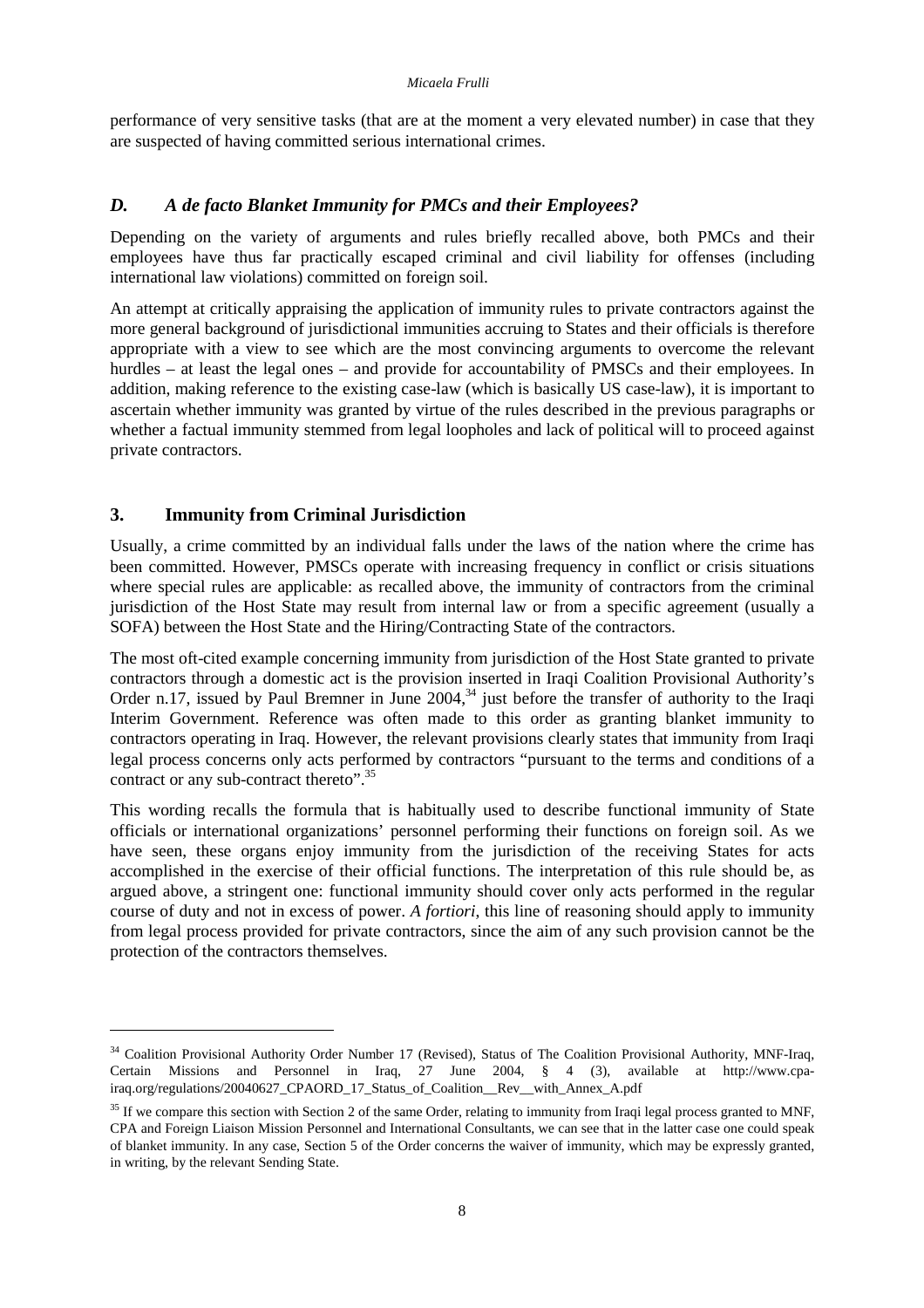As a consequence, any violation of the laws of the Host State apparently committed under an official or contractual cloak, but actually in abuse of authority, shall not be covered by jurisdictional immunity. More specifically, any serious breach of the laws of war, such as the killing of civilians that took place in the notorious incident of 2007 involving Blackwater,<sup>36</sup> should be automatically excluded from the range of acts performed pursuant to contract. Other violations amounting to international crimes, such as those occurring at Abu Ghraib, that may be considered acts of torture or inhuman or degrading treatments, should not be covered at all by provisions granting jurisdictional immunity to contractors. As recalled above, it is unanimously held that functional immunity can never be invoked as a justification by those individuals suspected of international crimes, not even by high-ranking State officials.<sup>37</sup> It would indeed be contrary to current international law to construe any functional immunity rule (be it provided by an agreement or *a fortiori* by contract) as impeding the exercise of jurisdiction and thus the prosecution of those suspected of one of these crimes. It must be added that, both the Geneva Conventions of 1949 and the 1984 United Nations Convention against Torture - that are very widely ratified – establish an obligation for States to prosecute those responsible for war crimes and torture respectively, through the *aut dedere aut iudicare* rule. State parties to these treaties (and one could argue even States that are not parties to these agreements since it may be contended that the obligation to prosecute these crimes may be considered to have acquired a customary nature) may not elude the respect of such an obligation by applying uncertain immunity rules or by construing existing immunity rules in a very broad manner in order to avoid proceeding against those suspected of such serious crimes. In addition, it is worth recalling that both treaties provide as well for the universal jurisdiction principle, which means that third States as well could prosecute those suspected of these crimes without having to take into account any functional immunity.

In simple terms, in cases where some form of immunity is provided for contractors, it would be advisable, as a minimum standard, to expressly restate that it does not cover international crimes and to clearly establish which State will exercise criminal jurisdiction over the most serious offenses.

For lesser offenses, a strict interpretation of provisions such as that inserted in CPA Order 17 described above allows for the exercise of criminal jurisdiction of the Host government if relevant acts are performed outside the scope of contract/mandate, as happened in certain cases to State officials brought to trial before foreign courts for acts performed outside the scope of their official mandate.<sup>38</sup>

The problem could be – and has been - the readiness of the local State to exercise jurisdiction over these cases. To continue with the same example, only very recently has Iraq tried to repeal the immunity granted to private contractors by CPA Order 17 (namely after the Blackwater scandal) and, as a result of this stand, the SOFA concluded at the end of 2008 – that is to say at the expiry of the United Nations mandate- between the US and Iraq, which entered into force in January 2009, grants no immunity from Iraqi law to private contractors.<sup>39</sup> The new SOFA specifically grants Iraq "the primary right to exercise jurisdiction over United States contractors and United States contractor employees." This means that, beginning in 2009, private contractors hired by the United States and operating in Iraq will be subject to the Iraqi Penal Code and the Iraqi Law on Criminal Proceedings, even when they are performing acts pursuant to the terms of their United States government contracts.<sup>40</sup> This recent example sets a very important precedent, taking into account the fact that the

<sup>&</sup>lt;sup>36</sup> G. Pinzauti, "The Blackwater Scandal: Legal Black Hole or Unwillingness to Prosecute Private Military Contractors?", in *Italian Yearbook of International Law,*2008, pp. 125-142.

<sup>37</sup> See A. Cassese, *International Criminal Law*, cit., p. 302 ff.

<sup>38</sup> See *supra*, para. 2A.

<sup>&</sup>lt;sup>39</sup> The text of the agreement in its official English version may be found at the following web page: http://graphics8.nytimes.com/packages/pdf/world/20081119\_SOFA\_FINAL\_AGREED\_TEXT.pdf

<sup>&</sup>lt;sup>40</sup> However, according to the National Report on the UK (N.D.White; K.Alexander, "The Regulatory Context of Private Military and Security Services in the UK", PRIV-WAR, National Report Series, 01/09 (January 2009), available at www.priv-war.eu) it is not clear whether UK contractors in Iraq still benefit from immunity. On the website of the UK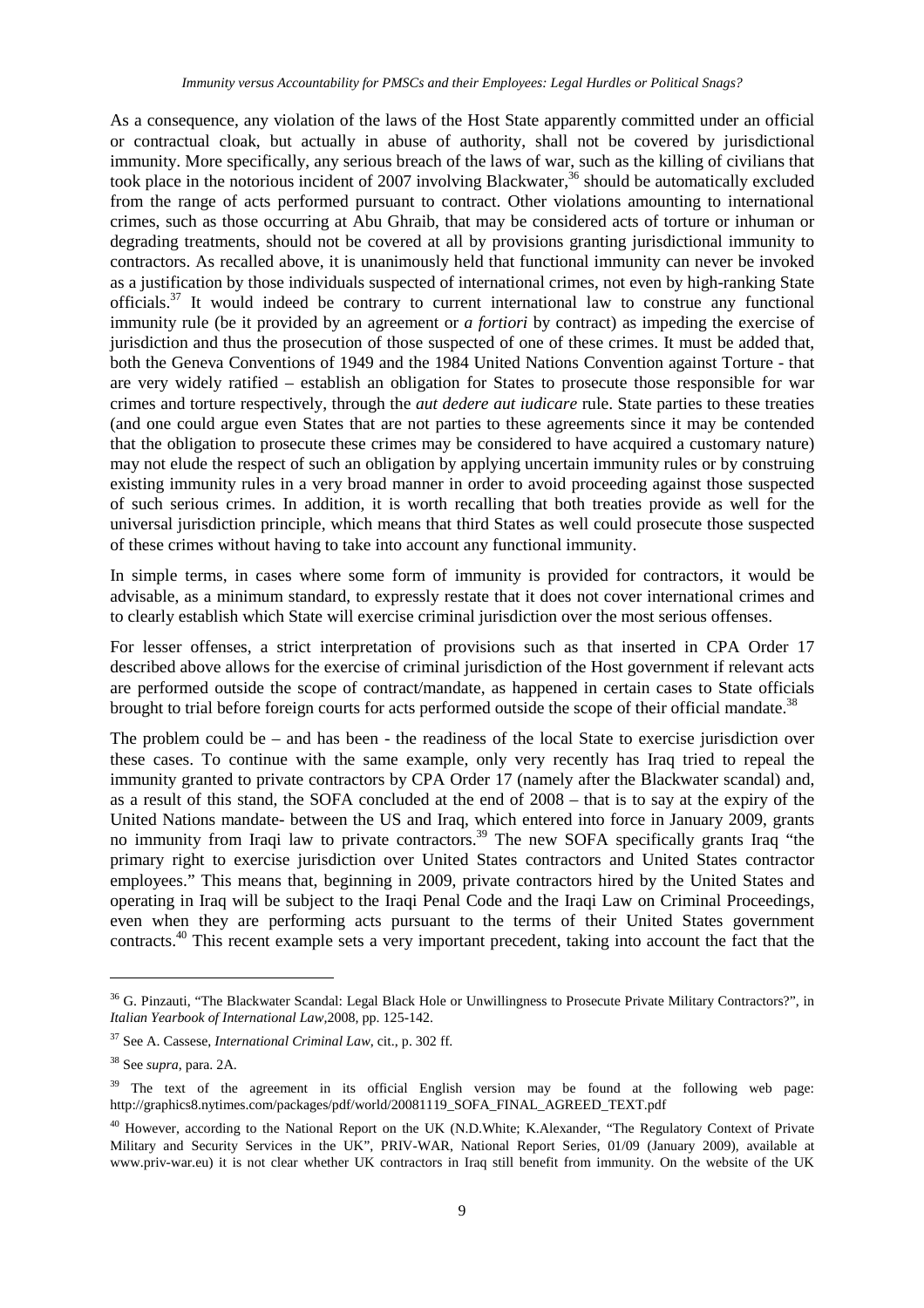presence of PMSCs in Iraq is still very considerable. Hopefully, it will give a strong signal towards the emerging of a culture of accountability of PMSCs and their employees and could be the first step in inverting a trend that, up until now, has been a trend of averting criminal prosecutions.

In a more general perspective, in cases where a SOFA provides that jurisdiction be shared between the Host State and the Hiring/Contracting State of the contractor and gives primacy to the latter, the Hiring/Contracting State shall exercise criminal jurisdiction, because from a legal point of view there should be no room for the application of any immunity rule based on internal law. In particular, it would be advisable to insert, in SOFAs as well, a specific provision dealing with the most serious international crimes and defining the State that is bound to exercise criminal jurisdiction in that respect.

However, in a large number of cases, immunity of contractors from the criminal jurisdiction of the Hiring/Contracting States seems not to depend on the application of immunity rules but, for a large part, from the combination of a lack of applicable rules to exercise criminal jurisdiction and a lack of political will to proceed.

As many of the accurate national reports prepared for the PRIV-WAR project clearly point out, most States have until now regulated only certain aspects concerning the functioning of PMSCs and their employees and there are still large gaps in existing domestic legislation. The same is true as far as international regulations are concerned.

The US example is again very useful to see how difficult it may prove to fill the legal voids in order to permit the exercise of criminal jurisdiction over private military contractors. Traditionally, private contractors could not be brought to trial under the military justice system because the Supreme Court held that civilians may not be subject to Courts-martial absent a declaration of war by Congress.<sup>41</sup> More recently, Congress passed new legislation amending the Uniform Code of Military Justice (UCMJ) in order to place military contractors "serving with or accompanying an armed force in the field" under the jurisdiction of military courts, not only during a time of declared war but also during "contingency operations".<sup>42</sup> The guidelines for the application of the new legislation were issued only in March 2008.<sup>43</sup> The first and only prosecution of a private contractor under the UCMJ ended with a guilty plea in June 2008. An Iraqi working as an interpreter for a contractor supporting the U.S.

*<sup>(</sup>Contd.)* 

Ministry of Defence it is reported that: " UK forces have the sound legal basis they need to complete their tasks in Iraq in 2009. A Resolution providing the necessary jurisdictional immunities was passed by the Iraqi Council of Representatives and then ratified by the Iraqi Presidency Council on 27 December 2008. A Memorandum of Understanding has since been signed by the Iraqi and British governments, which formally invites UK forces to complete their specific tasks" . This information appears on a facts-sheet available at the following page: http://www.mod.uk/DefenceInternet/FactSheets/OperationsInIraqAboutTheUkMissionInIraq.htm. To the best of the author's knowledge, no official text of the Memorandum has been made public. Therefore it is not clear which kind of immunities accrues to UK officials and contractors operating in Iraq.

<sup>41</sup> *See* Kinsella v. United States ex rel. Singleton, 361 U.S. 234, 248 (1960) (prohibiting military jurisdiction over civilian dependents in time of peace, regardless of whether the offense was capital or noncapital); Grisham v. Hagan, 361 U.S. 278, 280 (1960) (holding civilian employees committing capital offenses not amenable to military jurisdiction); McElroy v. United States ex rel. Guagliardo, 361 U.S. 281, 283-84 (1960) (expanding Grisham to include non-capital offenses); Reid v. Covert, 354 U.S. 1, 40- 41 (1957) (holding that civilians in time of peace are not triable by courts-martial for capital offenses). As quoted by L. Dickinson, "Accountability of Private Security Contractors under International and Domestic Law", *ASIL Insight*, vol.11, issue 31, 26 December 2007.

<sup>42</sup> Section 552 of the John Warner National Defense Authorization Act for Fiscal Year 2007 (Pub. L. 109-364) (FY07 NDAA), amending 10 U.S.C. § 802(a)(10)..

<sup>&</sup>lt;sup>43</sup> See Secretary of Defense Memorandum, UCMJ Jurisdiction Over DoD Civilian Employees, DoD Contractor Personnel,and Other Persons Serving With or Accompanying the Armed Forces Overseas During Declared War and in Contingency Operations (March 10, 2008), available at the following address: http://www.dtic.mil/whs/directives/corres/pdf/sec080310ucmj.pdf.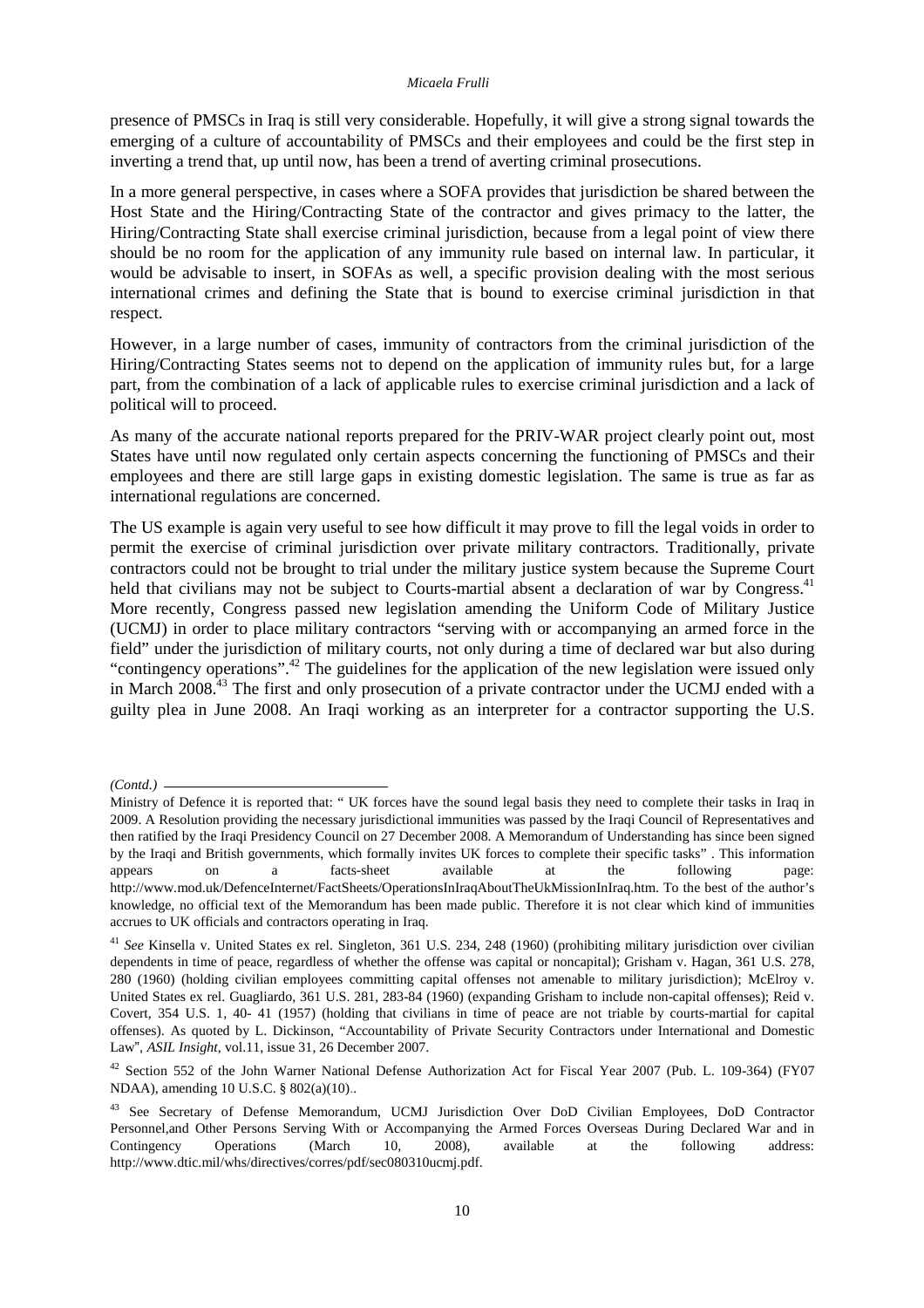military in Iraq was sentenced to five months of confinement after pleading guilty in connection with a stabbing of a co-worker.<sup>44</sup>

Federal criminal prosecution may be exercised over private contractors under the Military Extraterritorial Jurisdiction Act (MEJA),<sup>45</sup> which was enacted precisely because private actors could not be brought in front of courts-martial. Under MEJA, US contractors working for the Department of Defense (DoD) or in support of a DoD mission may be charged for offenses committed abroad. However, many contractors are employed by other Departments<sup> $46$ </sup> or by the CIA for example. Some commentators argued that the latter choice was a deliberate option to take advantage of this legal loophole.<sup>47</sup> The US Congress considered expanding the statute to cover contractors working under any federal agency in or in close proximity to, an area where the Armed Forces are conducting a contingency operation, but the MEJA Expansion and Enforcement Act of 2007 adopted by the House of Representatives in October 2007 has not become law.<sup>48</sup> Until now there's only one case of a conviction of a private contractor under MEJA.<sup>49</sup>

Another attempt at closing legal loopholes was made with the US PATRIOT Act of 2001, which expanded the United States' Special Maritime and Territorial jurisdiction (SMTJ) to include USoperated facilities overseas.<sup>50</sup> Through this extension a federal district court convicted a private contractor – hired by the CIA – accused of mistreatment of detainees in a US base in Afghanistan.<sup>51</sup> In cases of serious international crimes, prosecution could be possible, but not likely, under the War Crimes Act of  $1996^{52}$  or the Extraterritorial Torture Statute.<sup>53</sup>

Analogous problems (hopefully less likely for international crimes but for "ordinary" crimes) may arise with other States for want of adequate legislation. Just to give another example, a problem may arise if contractors hired by a certain State are nationals of another State: according to the National

 $\overline{a}$ 

<sup>52</sup> 18 U.S.C. § 2441 (2000 & Supp. II 2002).

<sup>&</sup>lt;sup>44</sup> See a report on the case at http://militarytimes.com/forum/showthread.php?t=1565608. Alaa "Alex" Mohammad Ali, the contractor employed by the US, was a dual citizen of Iraq and Canada, but the Iraqi and Canadian governments declined to prosecute. The Department of Justice also declined to prosecute the case, probably because the individual was not a US citizen. The new UCMJ provision, however, allowed the U.S. military to plug the hole in the system by ensuring that the perpetrator was held accountable.

<sup>45</sup> Military Extraterritorial Jurisdiction Act of 2000 (MEJA), 18 U.S.C. §§ 3261-3267 (2004 Supp.)

<sup>46</sup> Notorious Blackwater contractors, for instance, are hired by the US Department of State.

<sup>47</sup> See M. C. Bassiouni, "Torture and the War on Terror: The Institutionalization of Torture under the Bush Administration"*,* Case Western Reserve Journal of International law, 2006, 389-425, spec. p. 411-416.

<sup>48</sup> See L. Dickinson, "Accountability" cit, *passim*.

<sup>&</sup>lt;sup>49</sup> Ahmed Hasan Khan, was prosecuted and convicted to 41 months' imprisonment under the Military Extraterritorial Jurisdiction Act (MEJA) for possession of child pornography while he was employed as a civilian contractor in the Abu Ghraib prison in Baghdad. United States Attorney's Office, Eastern District of Virginia, "Military Contractor Sentenced for Possession of Child Pornography in Baghdad", 25 May 2007 (available at: <http://www.usdoj.gov/usao/vae/Pressreleases/05- MayPDFArchive/07/20070525khannr.html. See G.Pinzauti, op.cit., p. 127.

<sup>50</sup> *See* USA PATRIOT Act of 2001 § 804 (amending 18 U.S.C. § 7 to include "the premises of United States diplomatic, consular, military or other United States Government missions or entities in foreign States" as well as "residences in foreign States . . . used for purposes of those missions or entities or used by United States personnel assigned to those missions or entities").

<sup>51</sup> See Department of Justice, United State Attorney, Eastern District of North Carolina, "David Passaro Sentenced to 100 months imprisonment: First American Civilian Convicted of Detainee Abuse during the Wars in Iraq and Afghanistan", 13 February 2007, available at: <http://charlotte.fbi.gov/dojpressrel/2007/ce021307.htm

<sup>53</sup> 18 U.S.C.§§ 2340 and 2340A. However, at present only one case has been brought under this Statute, the one against Charles 'Chuckie' Taylor, Jr. (the son of Liberia's former dictator), for torture committed in Liberia. See Human Rights Watch brief at http://www.hrw.org/sites/default/files/related\_material/HRB\_Chuckie\_Taylor.pdf.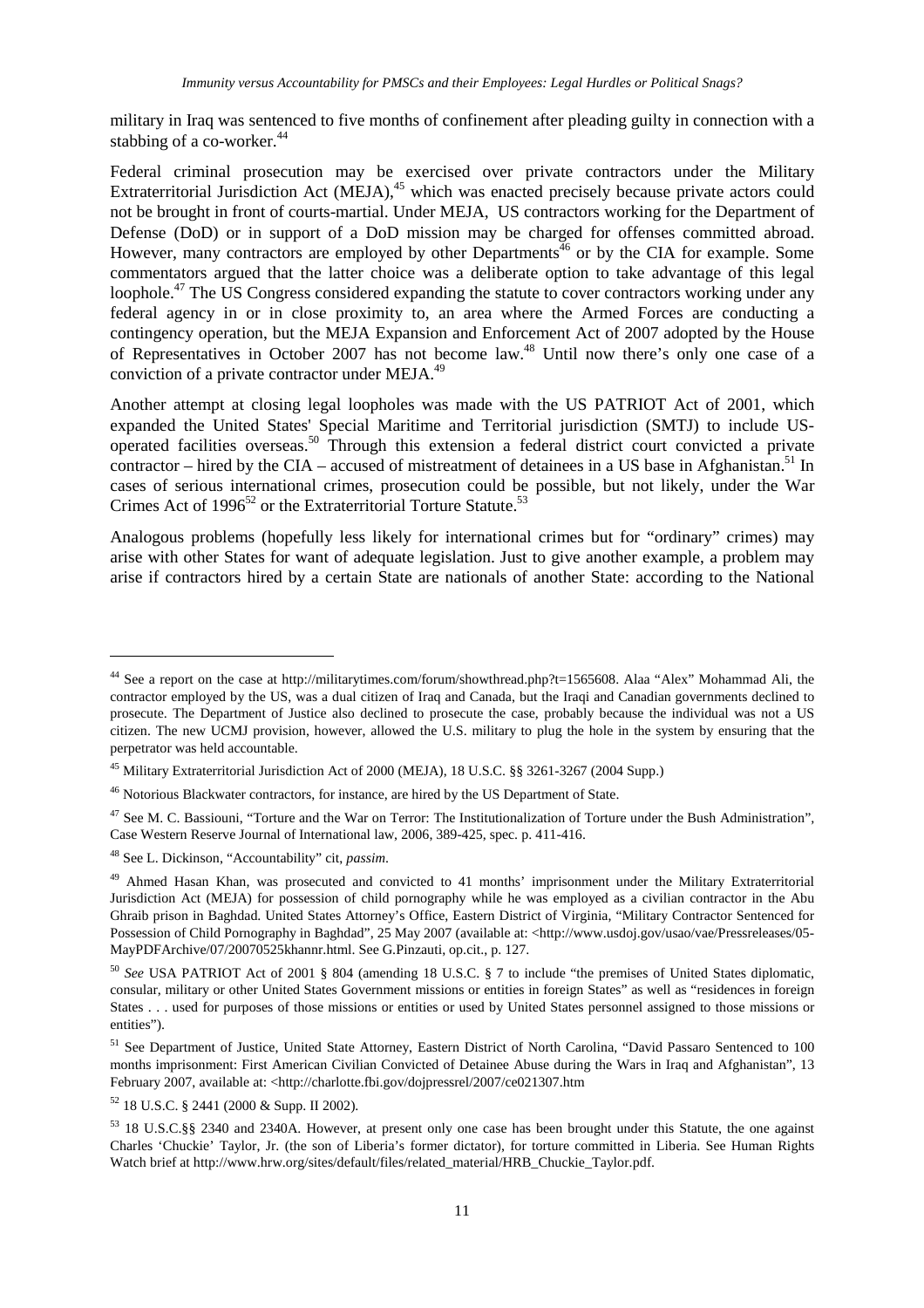report of the Netherlands, Dutch criminal law applies abroad only to Dutch nationals.<sup>54</sup> In other cases, it may even be more difficult to apply criminal law abroad. As recalled in the UK report, English criminal law is largely based on the territorial principle meaning that the offence must be committed in the UK. Only a small number of offences when committed abroad can be prosecuted based on the British nationality of the offender. A British soldier (but apparently not a private contractor hired by the UK) is subject to military law while abroad and this may include a large element of English criminal law.<sup>55</sup>

In sum, it does not seem the scant practice of prosecuting private contractors – even those suspected of having committed serious violations of international law – may be imputed to immunity rules. On the contrary, existing rules do not provide any blanket immunity and if correctly interpreted they cannot shield PMSCs' employees from their criminal liability. Immunity rules may of course be improved and crafted in more detail, however it seems that in the first place, attempts should be made at clarifying the rules concerning the exercise of criminal jurisdiction in every situation where PMSCs are widely employed on foreign soil.

## **4. Private Contractors and the International Criminal Court**

Unfortunately, recent practice showed that private contractors might be involved in grave human rights violations amounting to serious international crimes and giving rise to individual criminal liability on the international level. As a matter of fact, in cases where an individual private contractor is suspected having committed an international crime under the jurisdiction of the International criminal court (ICC) and where the conditions of admissibility apply,<sup>56</sup> this person could be indicted

<sup>54</sup> .G den Dekker, "The Regulatory Context of Private Military and Security Services in the Netherlands", PRIV-WAR, National Report Series, 01/08 (December 2008), available at www.priv-war.eu.

<sup>55</sup> See N..D.White; K.Alexander, "The Regulatory Context of Private Military and Security Services in the UK", PRIV-WAR, National Report Series, 01/09 (January 2009), available at www.priv-war.eu.

<sup>56</sup> "Article 17: Issues of admissibility. 1.Having regard to paragraph 10 of the Preamble and article 1, the Court shall determine that a case is inadmissible where:

 <sup>(</sup>a) The case is being investigated or prosecuted by a State which has jurisdiction over it, unless the State is unwilling or unable genuinely to carry out the investigation or prosecution;

<sup>(</sup>b) The case has been investigated by a State which has jurisdiction over it and the State has decided not to prosecute the person concerned, unless the decision resulted from the unwillingness or inability of the State genuinely to prosecute;

<sup>(</sup>c) The person concerned has already been tried for conduct which is the subject of the complaint, and a trial by the Court is not permitted under article 20, paragraph 3;

<sup>(</sup>d) The case is not of sufficient gravity to justify further action by the Court.

<sup>2.</sup> In order to determine unwillingness in a particular case, the Court shall consider, having regard to the principles of due process recognized by international law, whether one or more of the following exist, as applicable:

<sup>(</sup>a) The proceedings were or are being undertaken or the national decision was made for the purpose of shielding the person concerned from criminal responsibility for crimes within the jurisdiction of the Court referred to in article 5;

<sup>(</sup>b) There has been an unjustified delay in the proceedings which in the circumstances is inconsistent with an intent to bring the person concerned to justice;

<sup>(</sup>c) The proceedings were not or are not being conducted independently or impartially, and they were or are being conducted in a manner which, in the circumstances, is inconsistent with an intent to bring the person concerned to justice.

<sup>3.</sup> In order to determine inability in a particular case, the Court shall consider whether, due to a total or substantial collapse or unavailability of its national judicial system, the State is unable to obtain the accused or the necessary evidence and testimony or otherwise unable to carry out its proceedings."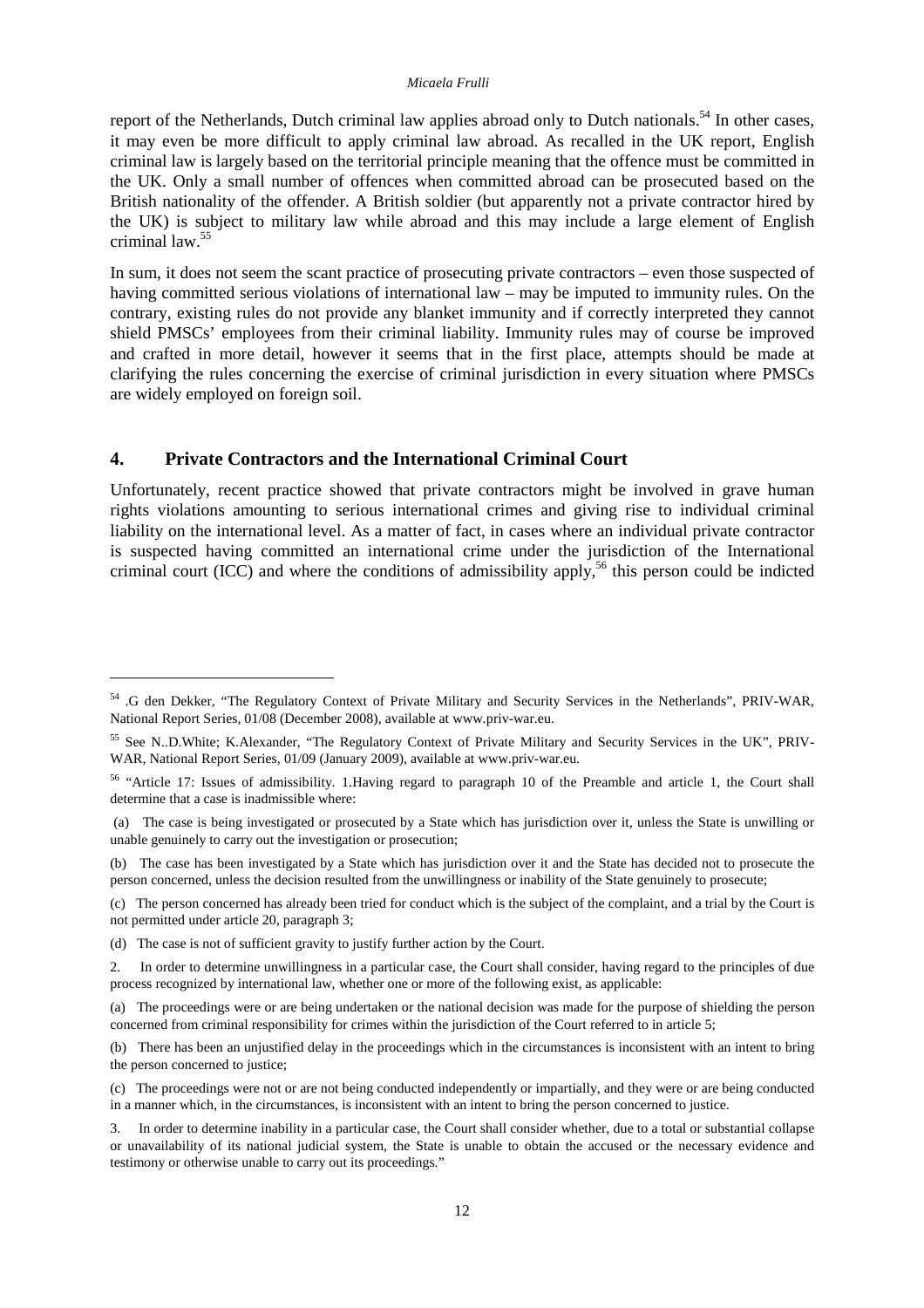by the ICC. It must be recalled that, according to the ICC Statute, neither international nor internal law rules granting any form of immunity may be invoked before the Court itself.<sup>57</sup>

However, as briefly mentioned above, the US has adopted specific legislation to bar the jurisdiction of the ICC over its nationals, which triggered both the adoption of UN Security Council resolutions and the conclusion of bilateral immunity agreements amongst the US and a large number of States with a view to excluding the possibility of surrender of US citizens to the ICC. These developments may lead to the practical impossibility for the ICC of prosecuting individual contractors hired by several States and therefore to a *de facto* immunity of private contractors hired by these States or nationals of these States from the jurisdiction of the ICC. $58$ 

Following the enactment of the ASPA, the US delegation managed to secure the adoption of resolutions 1422, 1487, 1497 and 1593 by the UN Security Council. Resolution 1422 suspended the exercise of the ICC jurisdiction over officials and personnel from States contributing to a UN peacekeeping operation, but not parties to the ICC Statute, for a 12-months period. The adoption of this resolution was a compromise reached under the US threat of exercising their veto power in order to block the creation or renewal of peacekeeping operations.<sup>59</sup> Resolution 1422, severely criticized by many authors, suspended the ICC jurisdiction but interestingly did not prevent UN member States from prosecuting the crimes under the Rome Statute before their national tribunals.<sup>60</sup> As a consequence, whereas a private contractor hired by a State and employed within the framework of a peacekeeping operation would commit a crime under the ICC jurisdiction in the territory of a State party to the Statute, the latter State could and actually shall exercise its criminal jurisdiction. However, if the territorial State proves unwilling or unable to prosecute the suspects – that is to say if the existence of the conditions of admissibility is verified - then the ICC could not step in and exercise its jurisdiction. The deferral established by Resolution 1422 was renewed for another 12-months period by resolution  $1487.^{61}$ 

With resolutions 1497 and 1593, adopted at a later stage, the Security Council moved a step further. Resolution 1497, which authorized the deployment of a Multinational Force in Liberia, provided that

<sup>&</sup>lt;sup>57</sup> "Article 27: Irrelevance of official capacity. 1.This Statute shall apply equally to all persons without any distinction based on official capacity. In particular, official capacity as a Head of State or Government, a member of a Government or parliament, an elected representative or a government official shall in no case exempt a person from criminal responsibility under this Statute, nor shall it, in and of itself, constitute a ground for reduction of sentence. 2. Immunities or special procedural rules which may attach to the official capacity of a person, whether under national or international law, shall not bar the Court from exercising its jurisdiction over such a person".

<sup>&</sup>lt;sup>58</sup> For a general overview of the US policy aiming at barring the ICC jurisdiction see M. Roscini, "The Efforts to Limit the International Criminal Court's Jurisdiction over Nationals of Non-Party States: A Comparative Study", *The Law and Practice of International Courts and Tribunals*, 2006, pp. 495–527.

<sup>&</sup>lt;sup>59</sup> See Resolution n. 1422 of 12 July 2002, para. 1 of which provided that "consistent with the provisions of Article 16 of the Rome Statute, [...] the ICC, if a case arises involving current or former officials or personnel from a contributing State not a party to the Rome Statute over acts or omissions relating to a United Nations established or authorized operation, shall for a twelve-month period starting 1 July 2002 not commence or proceed with investigation or prosecution of any such case unless the Security Council decides otherwise".8 The deferral of investigations and prosecutions could be renewed for further 12 months under the same conditions on 1 July of each year "as long as may be necessary" (para. 2). See C. Stahn, "The Ambiguities of Security Council Resolution 1422 (2002)", in EJIL, 2003, pp.85-104

<sup>60</sup> See Resolution n. 1422 of 12 July 2002, para. 1 of which provided that "consistent with the provisions of Article 16 of the Rome Statute, […] the ICC, if a case arises involving current or former officials or personnel from a contributing State not a party to the Rome Statute over acts or omissions relating to a United Nations established or authorized operation, shall for a twelve-month period starting 1 July 2002 not commence or proceed with investigation or prosecution of any such case unless the Security Council decides otherwise".8 The deferral of investigations and prosecutions could be renewed for further 12 months under the same conditions on 1 July of each year "as long as may be necessary" (para. 2). See C. Stahn, "The Ambiguities of Security Council Resolution 1422 (2002)", in EJIL, 2003, pp.85-104.

<sup>&</sup>lt;sup>61</sup> A proposal for a resolution providing for a further renewal was withdrawn by the US in June 2004, because of the opposition of the majority of the members of the Security Council and probably due to the Abu Grahib scandal in Iraq.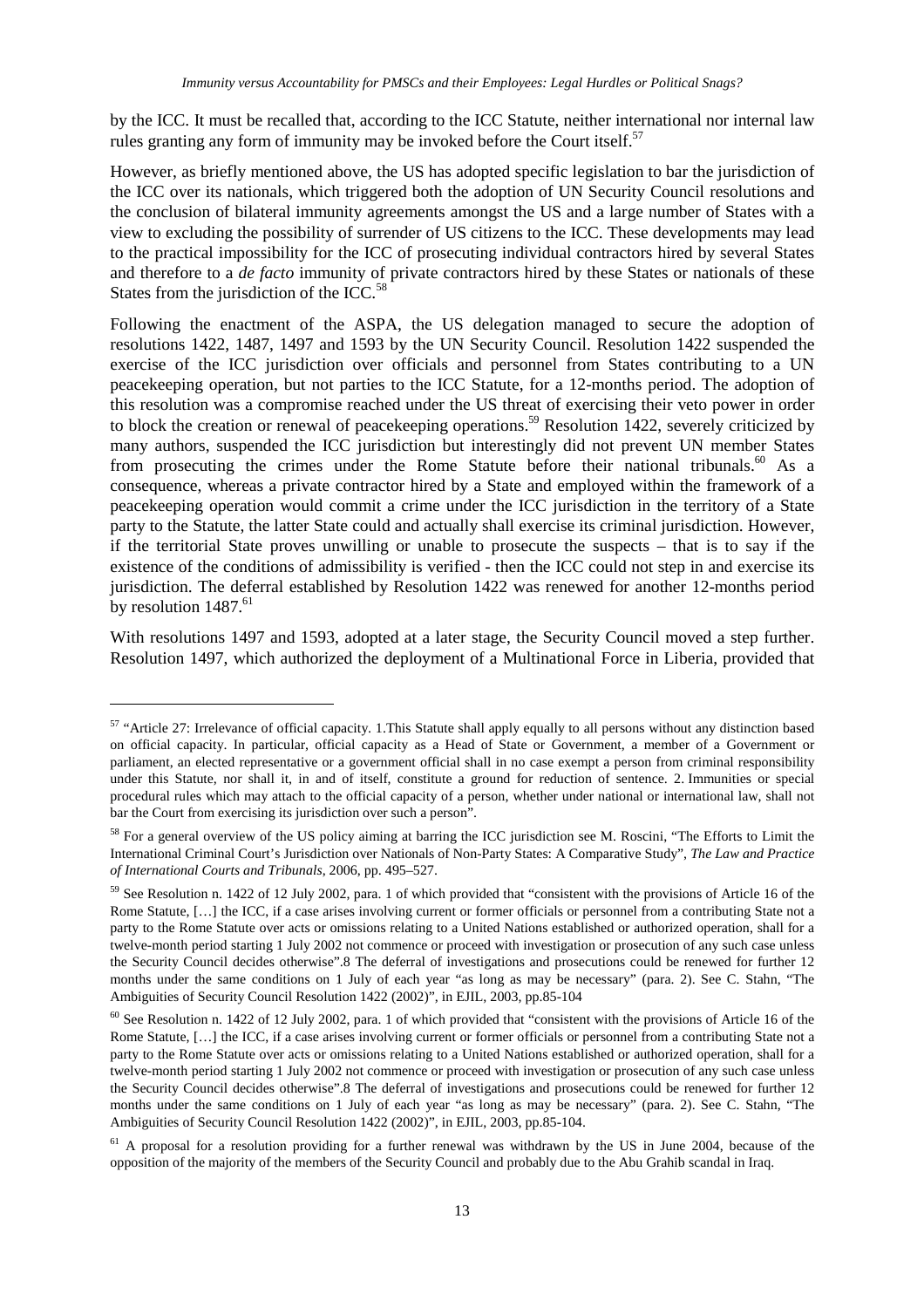"current or former officials or personnel from a contributing state, which is not a party to the Rome Statute of the International Criminal Court, shall be subject to the exclusive jurisdiction of that contributing State for all alleged acts or omissions arising out of or related to the Multinational Force or United Nations stabilization force in Liberia, unless such exclusive jurisdiction has been expressly waived by that contributing State".<sup>62</sup> It is interesting to note that this provision concerns both UN peacekeepers and officials or private contractors acting within the framework of a multinational force conducted by States upon a UN Security Council's authorization. A similar provision was inserted in resolution 1593 by which the UN Security Council referred the situation of Sudan to the ICC Prosecutor.<sup>63</sup> Through the adoption of these provisions, the Security Council prevented not only the exercise of the ICC jurisdiction over nationals of States not parties to the Statute, but it also barred the exercise of jurisdiction by the territorial State, the national State of the victims, not to mention the State which would be entitled to exercise universal jurisdiction. In the latter scenario, had a contractor hired by the US or by another State not party to the ICC Statute committed a serious international crime in Liberia, for instance, he or she might be tried only by its national courts, with all the limits and pitfalls already shown above. It is worth emphasizing that these resolutions do not provide for the obligation of the national State to investigate or prosecute, thus leaving room for a *de facto* absolute immunity of the officials or employees, including private contractors (and even simple citizens in the case of Resolution 1593) of States not parties to the ICC Statute that are suspected of having committed one of the most serious international crimes.<sup>64</sup>

It has been argued by several commentators that the UN Security Council acted *ultra vires*, and misinterpreted the powers conferred upon him by Article 16 of the ICC Statute. Unfortunately, however, many States approved the resolutions thus allowing some room for impunity for State officials and private contractors belonging to State not parties to the ICC Statute and permitting the creation of a inequitable difference amongst peacekeepers. The difference, it is worth underlining, does not relate exclusively to the serious crimes falling under the jurisdiction of the ICC. With respect to these crimes, the provisions mentioned here have the effect of barring the ICC jurisdiction, but Resolution 1497 and resolution 1593 provided for the exclusive jurisdiction of the contributing State with regard to "ordinary" offences as well, which renders those employed by some States in specific situations almost "untouchable".

The resolutions mentioned here prevented the ICC jurisdiction only with regards to alleged crimes committed in the framework or related to UN Peacekeeping operations or multinational operations conducted by the States on UN Security Council authorization. At the same time, the US launched a campaign for the conclusion of bilateral immunity agreements (BIAs) to exempt its nationals from the ICC jurisdiction in all kinds of different situations. These agreements have been concluded, as mentioned above, both with States parties and non-parties to the ICC Statute. The BIAs concluded with States non-parties establish, on a reciprocal basis, the obligation not to surrender or by any means or with any purpose transfer each other's nationals, officials, employees or military personnel to the ICC or to any other entity or third country, or to expel them to a third country, for the purpose of

 $62$  Adopted august 1 2003, para. 7. According to some scholars, the term "exclusive" jurisdiction should be interpreted as meaning "primary" jurisdiction, according to the *aut dedere aut iudicare* rule. In other words: if the State of nationality of a suspect requests extradition, the *forum deprehensionis* State must meet the request, but if the State of nationality does not investigate or prosecute the case, the jurisdiction of any other competent state would be restored. See S. Zappalà, "Are Some Peacekeepers Better Than Others? UN Security Council Resolution 1497 (2003) and the ICC", *Journal of International Criminal Justice*, 2003, p. 676.

<sup>&</sup>lt;sup>63</sup> According to para. 6 of Resolution 1593, "nationals, current or former officials or personnel from a contributing State outside Sudan which is not a party to the Rome Statute of the International Criminal Court shall be subject to the exclusive jurisdiction of that contributing State for all alleged acts or omissions arising out of or related to operations in Sudan established or authorized by the Council or the African Union, unless such exclusive jurisdiction has been expressly waived by that contributing State".

<sup>64</sup> See the comments of G. Gaja, "Immunità squilibrate dalla giurisdizione penale in relazione all'intervento armato in Liberia", *Rivista di diritto internazionale*, 2003, p. 763.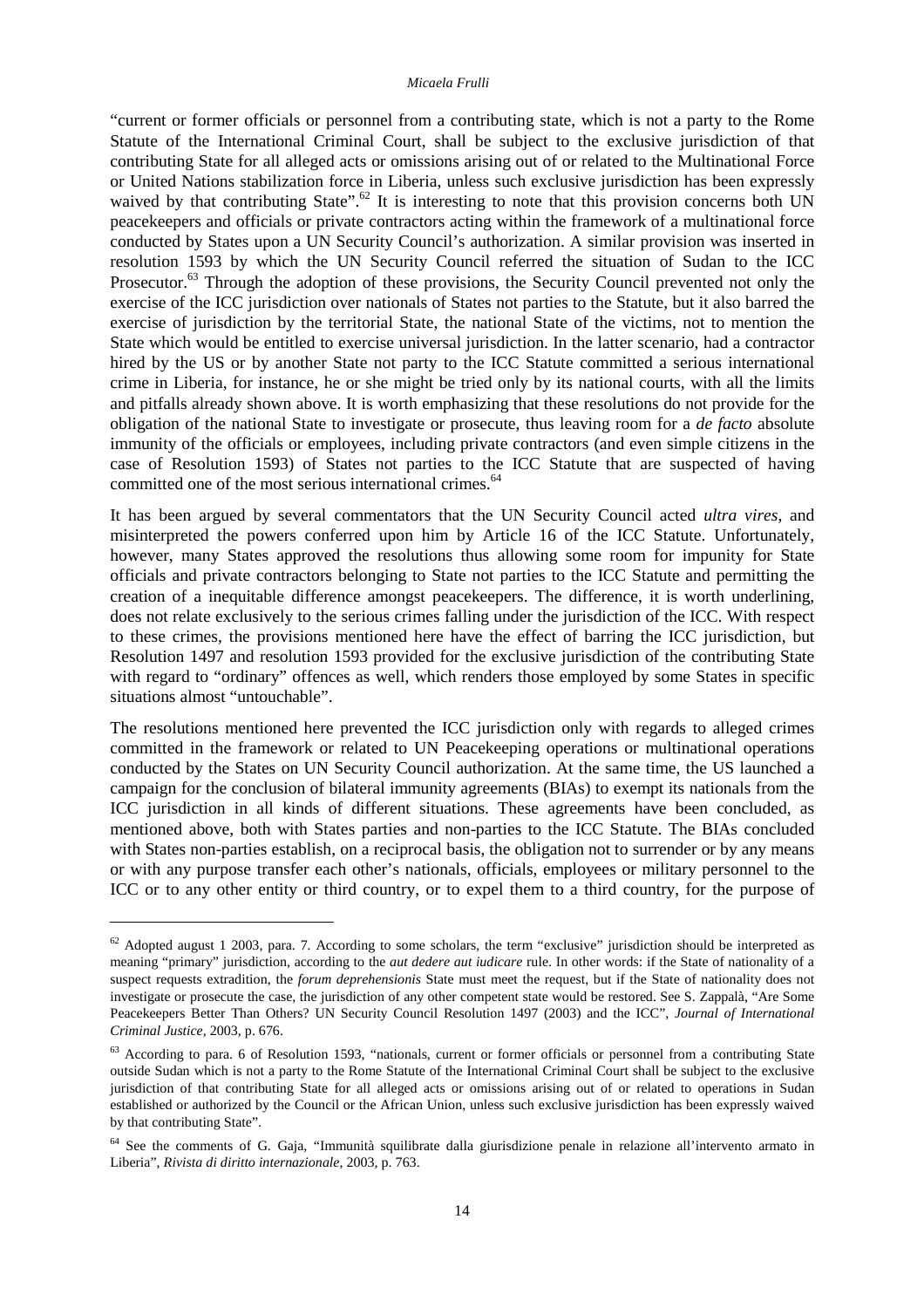surrender to or transfer to the ICC, without the expressed consent of the State of nationality or of employ. The prohibition to surrender or transfer "by any means" and "for any purpose" is very broad and it means that it would impossible to transfer to the ICC even a person who must be heard as a witness.<sup>65</sup> BIAs concluded with States parties to the ICC do not lay down reciprocal obligations but asymmetrically set forth the obligation for these States not to surrender or transfer to the ICC: "Current or former Government officials, employees (including contractors), or military personnel or nationals" belonging to the US.

According to the US administration, these agreements meet the requirements of Article 98 (2) of the ICC Statute, which reads:

The Court may not proceed with a request for surrender which would require the requested State to act inconsistently with its obligations under international agreements pursuant to which the consent of a sending State is required to surrender a person of that State to the Court, unless the Court can first obtain the cooperation of the sending State for the giving of consent for the surrender.

The preparatory works of the ICC Statute, however, indicate that the provision was crafted in order to cover SOFAs or extradition agreements concluded by States parties to the ICC Statute.<sup>66</sup> Both these kinds of agreements may be reconciled with the ICC Statute because - as already shown above - they do not provide for immunities, but they aim at establishing a division of jurisdictional competence between the Sending and the Receiving States.<sup>67</sup> In any case, as we have suggested above, States parties to SOFAs may not elude their obligation to prosecute the most serious international crimes which may never be covered by any kind of functional immunity.

On the contrary, the BIAs are too far from these characteristics to be considered as consistent with the ICC statute. Their aim is to exempt from the ICC jurisdiction not only those covered by SOFAs (which in many cases are only military and civilian State officials), but every single citizen, the nationality link being sufficient. What is even more troubling is the fact that BIAs do not provide, as already pointed out with respect to resolutions 1497 and 1593, for the obligation to prosecute those suspected of international crimes, and that in most of these agreements the US "has expressed its intention to investigate and to prosecute *where appropriate* acts within the jurisdiction of the International Criminal Court alleged to have been committed by its officials, employees, military personnel, or other nationals", leaving it at the discretion of the US to evaluate whether it is or not appropriate to investigate and prosecute and creating an unacceptable risk of impunity. In conclusion, the ICC would not restrain itself in front of one of these agreements and, should it be the case, it would most likely interpret them as not covered by Article 98.<sup>68</sup> With respect to States parties to the

<sup>65</sup> See M. Fornari, "Corte penale internazionale, Stati Unity e *impunity agreements*", *La Comunità internazionale*, 2003, p. 255; see also M. Roscini, "The efforts", cit., p. 510.

<sup>66</sup> See D. Scheffer, "Article 98(2) of the Rome Statute: America's Original Intent", *Journal of International Criminal Justice*, 2005, pp. 333–353; J.Crawford, P.Sands and R.Wilde, *In the Matter of the Statute of the International Criminal Court and in the Matter of Bilateral Agreements Sought by the United States Under Article 98(2) of the Statute, Joint Opinion*, for the Lawyers Committee on Human Rights, p. 18, available at http://www.iccnow.org/documents/SandsCrawford BIA14June03.pdf; M. Roscini, "The efforts", cit., p. 513. Some authors believe the SOFAs are not covered by Article 98, (2), because they do not provide for the consent by the sending state before the surrender of an accused, but the only define the jurisdiction of the sending and receiving states, see D. Fleck, "Are Foreign Military Personnel Exempt from International Criminal Jurisdiction Under Status of Force Agreements?", *Journal of International Criminal Justice*, 2003, p. 656.

<sup>67</sup> S. Wirth, "Immunities, Related Problems, and Article 98 of the Rome Statute", *Criminal Law Forum*, 2001, pp. 455–456

<sup>&</sup>lt;sup>68</sup> According to a recent article the ICC could decide to interpret those BIAs in a restrictive manner as applying only to State officials and not to private actors. Consequently, private contractors would be vulnerable to the ICC jurisdiction. See A. Bolletino, "Crimes Against Humanity in Colombia: The International Criminal Court's Jurisdiction Over the May 2003 Attack on the Betoyes Guahibo Indigenous Reserve and Colombian Accountability", *Human Rights Review*, 2008, pp.508- 511. However, this interpretation seems inconsistent with rules on treaty-interpretation, that do not allow much room for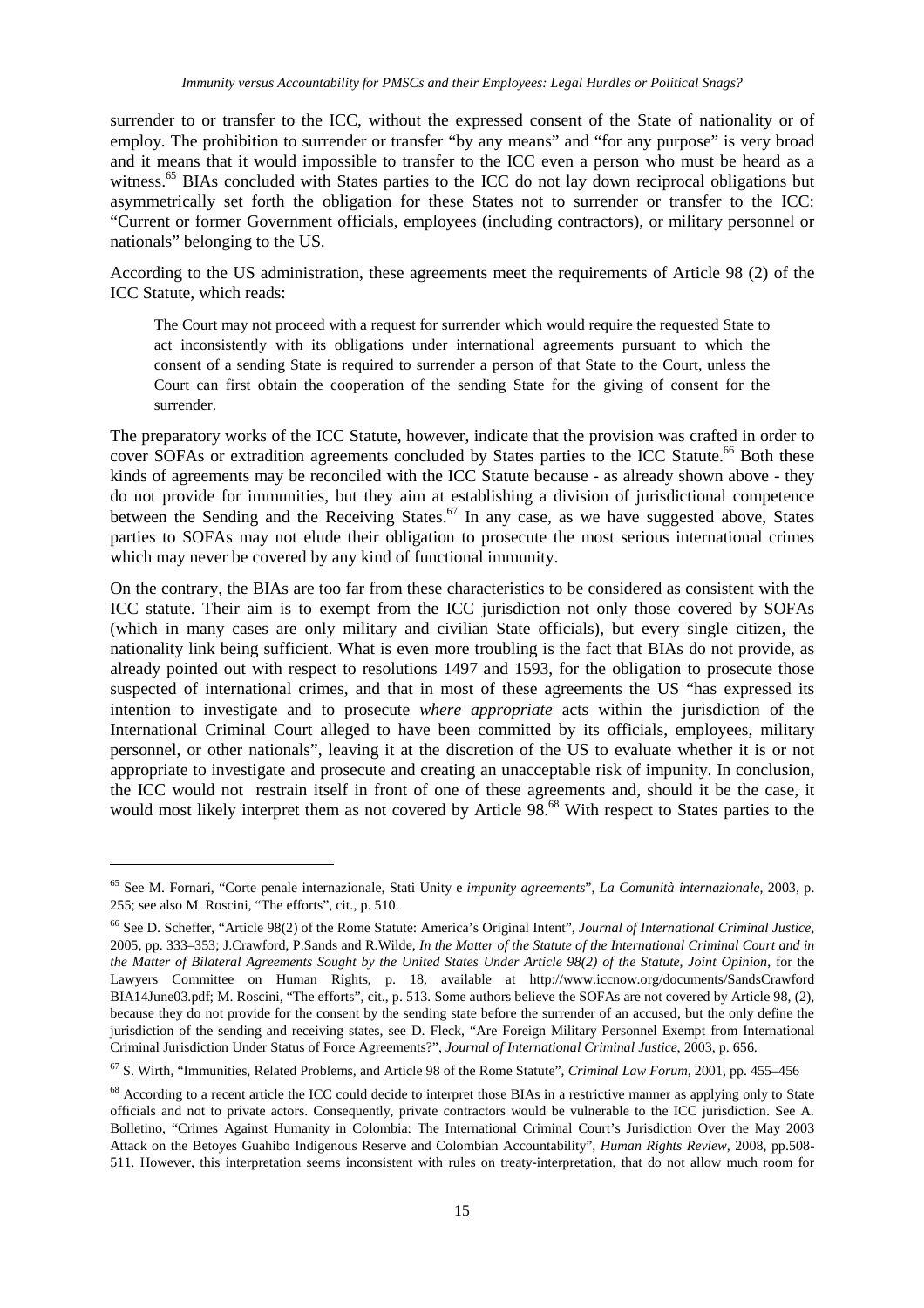ICC Statute that entered a BIA, they shall incur international responsibility for violating part 9 of the Statute, which contains the obligations for States parties to cooperate with the ICC, including obligations relating to the transfer or surrender of suspects to the ICC.<sup>69</sup> States parties that signed a BIA shall incur international responsibility for assuming conflicting treaty obligations, in violation of the Vienna Convention on the Law of Treaties.<sup>70</sup>

The problem remains, in any case, with States not parties to the ICC Statute that stipulated BIAs with the US and thus did create a high risk of impunity for the most serious crimes allegedly committed respectively by their nationals and by US nationals. Unfortunately, contractors are definitely covered by these agreements and it may reveal very difficult to prosecute them even for the most serious international offenses committed in the territory of one of the States who signed a BIA.

## **5. Immunity from Civil Jurisdiction**

Immunity of private contractors from the civil jurisdiction of the Host State may be granted on the same basis previously taken into account when examining immunity from criminal jurisdiction: it may be provided through a domestic act or, more often, through a SOFA between the Host and the Sending State, or Hiring/Contracting State in the case of private contractors. In any case, as we have already seen, in these contexts immunity is not absolute (actually is usually granted on a more limited basis compared with immunity form criminal jurisdiction) and in cases where some form of functional immunity is granted, it is based on the assumption that the Sending/Hiring State shall exercise jurisdiction over his officials or employees where appropriate. Consequently, it often occurs that immunity – based on different legal grounds - is not invoked before a foreign civil tribunal but in front of the courts of the Hiring/Contracting State of the private individual contractor or PMSCs that are sued for an international or a tort law violation.

Actually, it is worth underlying that, given the fact that PMSCs' employees do not usually have adequate economic resources to compensate the victims, civil proceedings are brought directly against the PMSCs themselves. In fact, in a number of countries - chiefly common law countries - foreign plaintiffs are allowed to bring claims against private actors before the tribunals of the Contractors' Hiring State even for tort violations committed abroad.<sup>71</sup> However, in many cases, PMSCs have tried to invoke some form of immunity based on the justification that they acted on behalf of the government that hired them in performing functions that are shielded from sovereign immunity.

Available case-law that deal with the issue is again essentially US case-law where claims may be brought mainly under the Alien Tort Statute (ATCA), the Federal Tort Claims Act (FTCA), and the Torture Victims Protection Act (TVPA). Reference can be made to the PRIV-WAR National report on the USA, which gives an excellent, detailed overview of existing case-law pointing also at the "immunity arguments" presented therein. $72$ 

*<sup>(</sup>Contd.)* 

interpretation where the expressions used are literally clear and BIAs do expressly include contractors. It is therefore more appropriate to argue for their inconsistency with the ICC Statute.

<sup>69</sup> H.G. Van der Wilt, "Bilateral Agreements Between the United States and States Parties to the Rome Statute: Are They Compatible with the Object and Purpose of the Statute?", *Leiden Journal of International Law*, 2005, p.100.

<sup>70</sup> See M. Roscini, The efforts", cit., p.518.

 $71$  In these countries, civil proceedings may have some advantages also as a means of redress for criminal offenses since they require a less rigorous standard of proof and liability may be easier to prove. However, civil proceedings conducted in a totally separate manner from criminal proceedings may not occur in civil law countries where most systems provide for the adhesion system (*constitution de partie civil*) meaning that the civil proceedings for the claim of damages have to be connected to the criminal proceedings.

<sup>&</sup>lt;sup>72</sup> See K. A. Huskey; S. M. Sullivan, "The American Way: Private Military Contractors & U.S. Law After 9/11", PRIV-WAR, National Report Series, 02/08 (December 2008), available at www.priv-war.eu.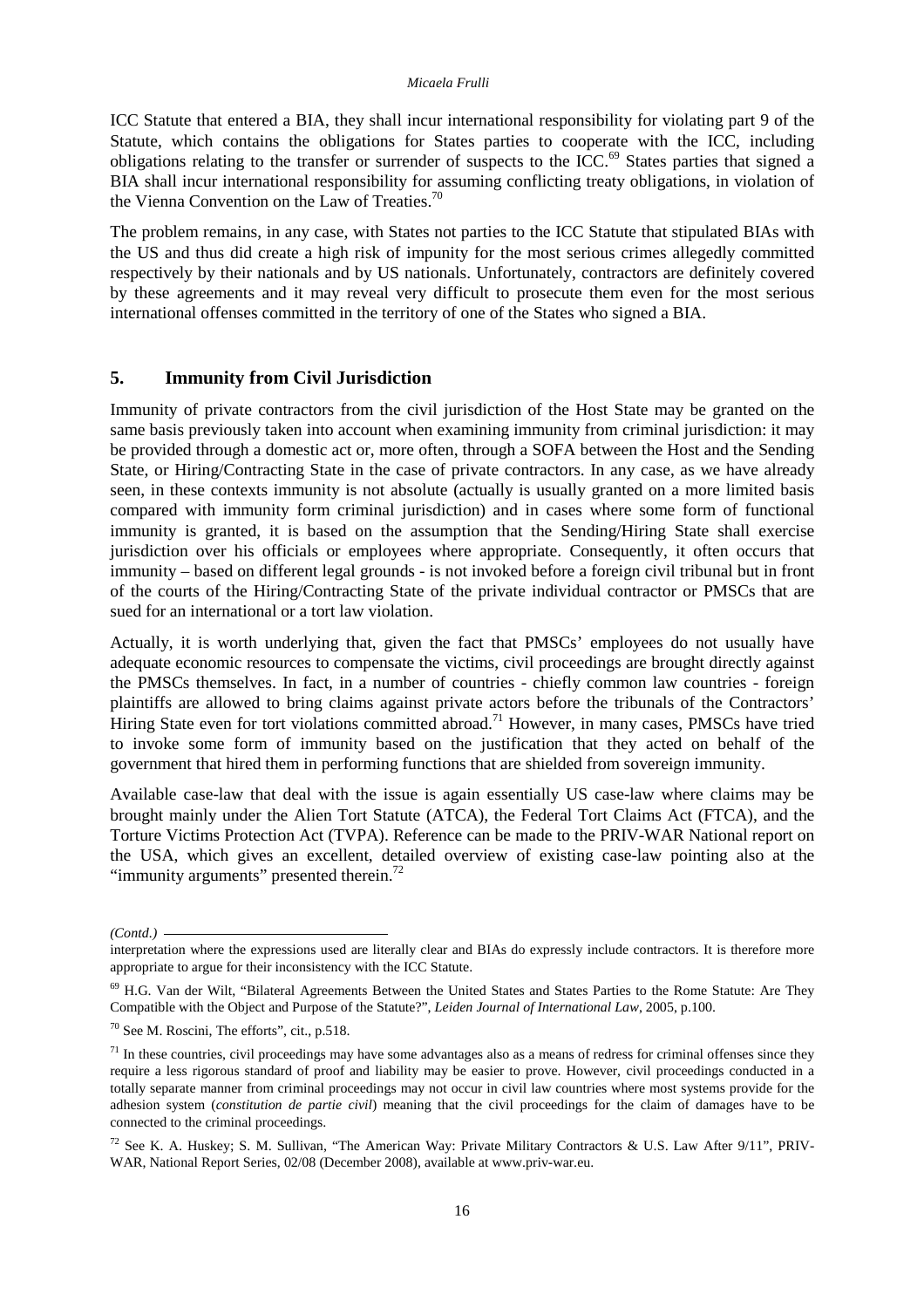Following the line of reasoning developed above, it is interesting to note that the FTCA provides a remedy for torts committed by the government or government employees who are acting within the scope of their employment.<sup>73</sup> A functional rationale may be found here as well, even if framed in a different perspective, since the Government must respond when state officials (or individual contractors) acted within their mandate and within their scope of employment. Actually, the FTCA does not expressly address the liability of contractors acting on behalf of the federal government, but it served as a basis for civil suits against PMSCs. On the other hand, it is interesting to note, as well, that the FTCA provides for two limitations to the immunity's waiver: claims resulting from exercise of the "discretionary function"<sup>74</sup> and claims "arising out of the combatant activities of the military or naval forces, or the Coast Guard, during time of war."<sup>75</sup> Both exceptions have been invoked as justifications to apply immunity to PMSCs and their employees and to pre-empt tort actions against them.<sup>76</sup>

It is not the purpose of this paper to analyze existing case-law in-depth. Instead reference is made in this respect to the PRIV-WAR National Report on the US and to relevant legal literature that have carefully examined all the cases and called attention to the immunity exceptions raised therein. It seems instead particularly interesting, for our objectives, to focus on the political question doctrine and on the arguments it raises because the very same arguments could be exported in other systems and may be successfully deployed in order to hinder accountability of PMSCs and their employees.

## **6. The Political Question Doctrine and other "Governmental" Defences**

The non-justiciability of "political acts" or "governmental acts" is recognized in many legal systems, albeit with some differences in denomination and meaning. Actually, the doctrine was first elaborated in France (*actes de gouvernement*) and later exported to the United Kingdom, under the "royal prerogative" label, as well as to the United States, where it is commonly referred to as the "political question" doctrine.<sup>77</sup> By way of this self-restraint doctrine, courts may decline to consider claims concerning actions taken by their Government in circumstances where the exercise of governmental discretion is deemed essential to protect constitutional or political interests.

This doctrine has been invoked in many civil suits against PMSCs and their employees in the United States - hence our choice to label this jurisdictional hurdle as the "political question doctrine" - and has been accepted by some courts and rejected by some others. The most recent decision is the Order issued by a District court of Virginia which denied CACI's motion to dismiss claims brought by foreign detainees for multiple violations of US and international law, including acts of torture. The Court rejected, at this stage, a variety of justifications brought by CACI, including non-justiciability

<sup>73</sup> 28 U.S.C., paras. 2674 and 2979 (2005).

<sup>74</sup> 28 U.S.C. §2680(a) (2005).

<sup>75</sup> 28 U.S.C. §2680(j) (2005).

 $76$  The so-called "government contractor defense" (GCD) has been judicially crafted and exists as a part of federal common law: its aim is to protect a contractor from tort liability when the latter acted specifically pursuant to government instructions. The doctrine has been applied since 1940, in different forms by different district courts, however its scope was specified by the U.S. Supreme Court in 1988 in *Boyle v. United Technologies*(Boyle v. United Techs. Corp., 487 U.S. 500, 512 (1988). Part of its rational drives from the same concerns underlying the political question doctrine, which as well has been invoked to grant immunity to private contractors. Attempts have been made at expanding the scope of the GCD linking it to the "combat activities exception".

<sup>77</sup> For a general overview, see E.Lauterpacht (ed.), *Individual Rights and the State*, in *Foreign Affairs, An International Compendium*, London/New York, Collier, 1977. With regard to the United States, see T. M. Franck, *Political Questions/Judicial Answers, Does the Rule of Law apply to Foreign Affairs?*, Princeton, Princeton University Press, 1992; N. Mourtada-Sabbah; B.E.Cain (eds.), *The Political Question Doctrine and the Supreme Court of the United States*, Lahnam, Lexington Books, 2007.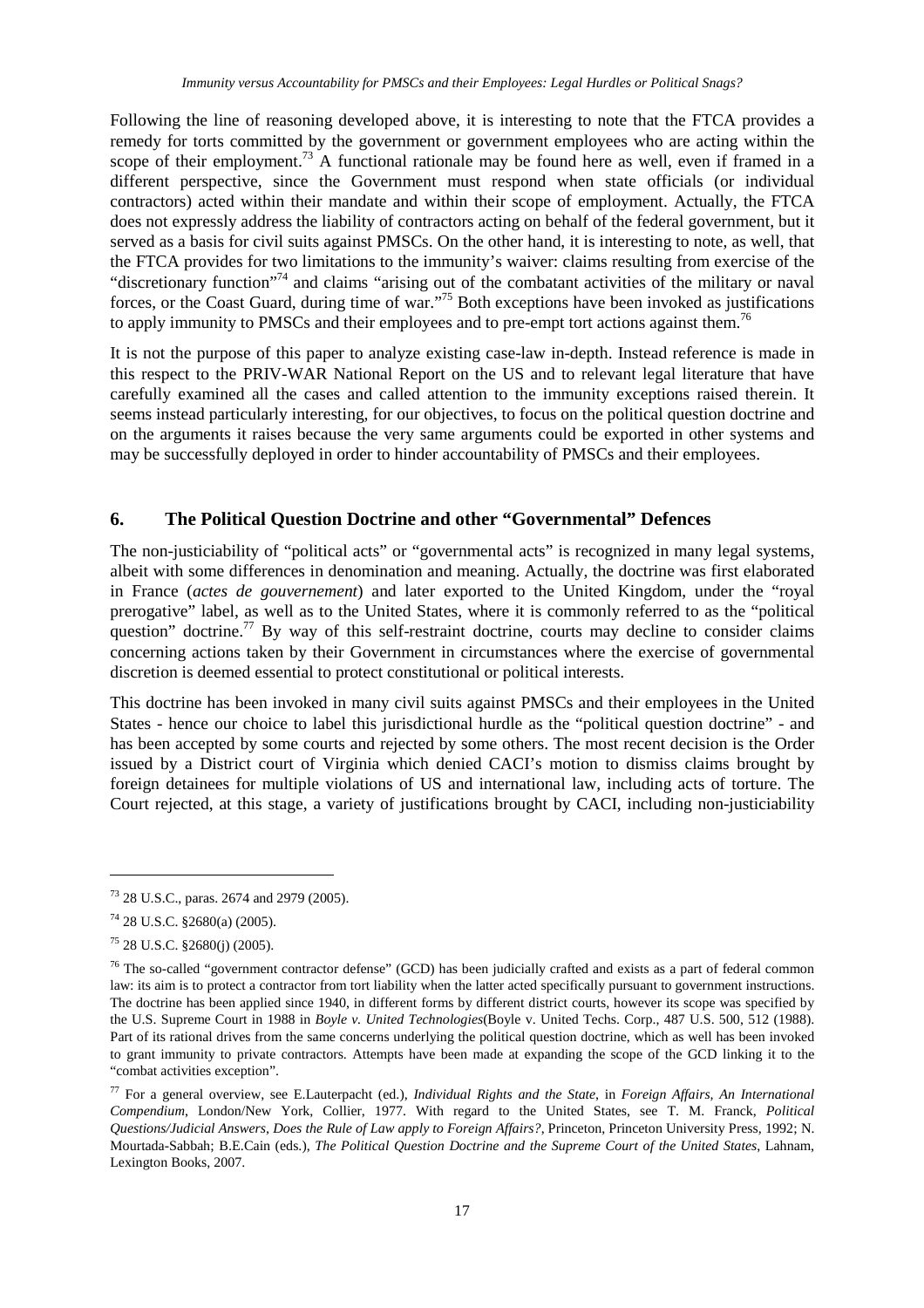by virtue of the political question doctrine. After having carefully reviewed the factors of the Baker test,<sup>78</sup> the Court reversed the "embarrassment argument" and held that:

"While it is true that the events at Abu Ghraib pose an embarrassment to this country, it is the misconduct alleged and not the litigation surrounding that misconduct that creates the embarrassment. This Court finds that the only potential for embarrassment would be if the Court declined to hear these claims on political questions grounds. Consequently, the Court holds that Plaintiffs' claims pose no political question and are therefore justiciable."<sup>79</sup>

A short review of existing US case-law law indicates that a crucial question in evaluating whether the political question doctrine is applicable to civilian contractors on the battlefield is the specific contractor's relationship to the military and the actual military operation in question. It has been made clear by several courts that the political question doctrine will not bar judicial scrutiny only because there is some kind of nexus between the contractor and the military. More specifically, the court for the Eleventh Circuit ruling in *McMahon v. Presidential Airways* asserted that in order to apply the political question doctrine to private contractors and their companies, the nexus between the contractor and the military must be linked to "core military decisions, including [military] communication, training, and drill procedures."<sup>80</sup> In other cases, such as *Ibrahim v. Titan*, the judges made clear that an action for damages against private contractors does not interfere with the conduct of foreign policy or the disposition of military power. $81$ 

In cases where this argument was accepted, the judges relied on the fact that affirming jurisdiction would have required the court to pronounce on questions to be left to the legislative or executive branches, "or that the court would have to substitute its judgment for that of the military, and as such would have evinced a lack of respect for the political branches"<sup>82</sup> It is interesting to note that the US Government did not make clear its position with respect to the application of the political question doctrine to cases involving PMSCs and made no statement of interest in any of these cases. More specifically, it is not clear whether a private actor, albeit performing functions by virtue of a contract with a Government, may properly raise a political question to bar judicial review of his actions.

l

<sup>78</sup> The Baker test has been elaborated by the US Supreme Court in *Baker v. Carr* and thereafter applied as a standard test in cases where the political question is raised by the defendants. These are the elements of the Baker test: (1) a textually demonstrable constitutional commitment of the issue to a coordinate political department; or (2) a lack of judicially discoverable and manageable standards for resolving it; or (3) the impossibility of deciding without an initial policy determination of a kind clearly for nonjudicial discretion; or (4) the impossibility of a court's undertaking independent resolution without expressing lack of the respect due coordinate branches of government; or (5) an unusual need for unquestioning adherence to a political decision already made; or (6) the potentiality of embarrassment from multifarious pronouncements by various departments on one question.

<sup>79</sup> *Al Shimari v. CACI*, District Court of Virginia, Order denying in part motion to dismiss by CACI, 18 March 2009, available at http://ccrjustice.org/files/3.18.09%20Al%20Shimari%20decision.pdf. Al-Shimari v. CACI is a federal lawsuit brought by four Iraqi torture victims against private US-based contractor CACI International Inc., and CACI Premier Technology, Inc. It asserts that CACI participated directly and through a conspiracy in torture and other illegal conduct while it was providing interrogation services at the notorious Abu Ghraib prison in Iraq. After the decision CACI filed a motion for appeal, see the website of the Center for Constitutional Rights at http://ccrjustice.org/ourcases/current-cases/al-shimari-v. caci-et-al.

<sup>80</sup> *McMahon v. Presidential Airways, Inc.,* Court of Appeals, 11th Circuit, 2007, available on Lexis-Nexis. See see J. Addicott, "Political Question Doctrine and Civil Liability for Contracting Companies on the Battlefield", The *Review of Litigation*, 2008, pp.343-364.

<sup>81</sup> *Ibrahim v. Titan*, US District Court, District of Columbia, 12 August 2005, available at http://uniset.ca/other/cs6/391FSupp2d10.html

<sup>82</sup> See K. A. Huskey; S. M. Sullivan, "The American Way: Private Military Contractors & U.S. Law After 9/11", PRIV-WAR, National Report Series, 02/08 (December 2008), available at www.priv-war.eu.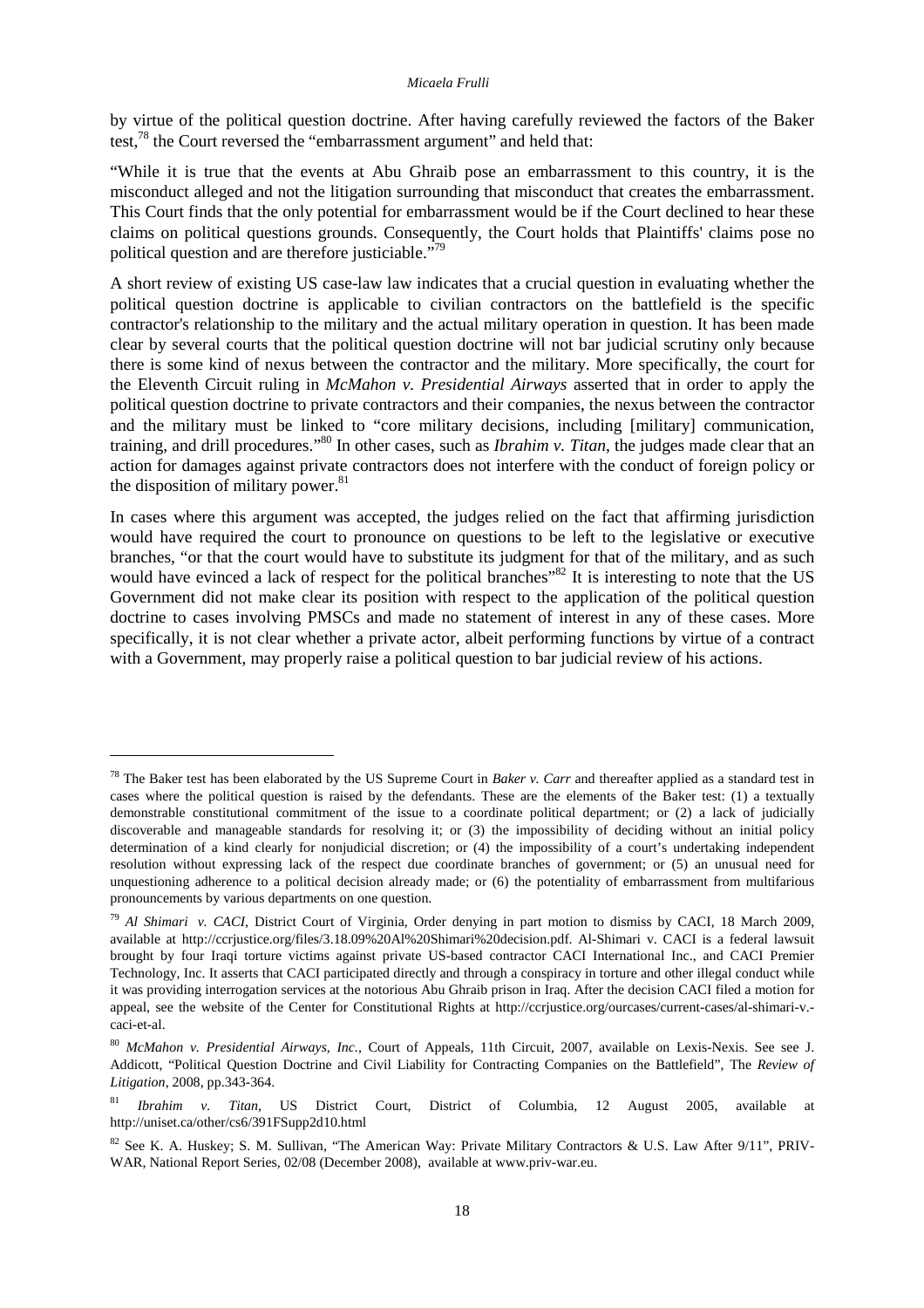From a more general perspective, it may not be excluded that the non-justiciability arguments could emerge with respect to acts performed by contractors before the courts of different countries, as in the US.

However, it seems that several factors should limit the application of the political question doctrine, particularly in cases involving human rights violations. In the first place, the fact that the defendant is not a State actor has not generally been considered as a bar to the application of the doctrine by US Courts, but it could well represent an obstacle before other national courts. In principle, a correct application of this doctrine should be limited to cases potentially involving scrutiny of pivotal political decisions, such as, for example, the decision to participate in a military operation on foreign territory, which pertains to the main State organs, namely Parliament or the Executive. It cannot be applied, by default, to all activities undertaken in the framework of a military operation or in combat or war-like situations, but it should be called in question only when the judiciary run the risk of intruding in crucial political decisions. *A fortiori* it should not be applied to acts performed by private actors whose activities cannot automatically be ascribed to the State only because they have been performed in a war-like situation, for instance, and excluded as such by judicial review.

In particular, it seems very difficult to raise this argument at least with respect to specific situations or specific incidents, such as those that involved US contractors in Abu Ghraib or in the Blackwater incident. If specific acts, even if undertaken in application of governmental directives (which in the case of torture would be very difficult to demonstrate), violates international humanitarian law or infringes fundamental human rights of individuals, they should be subject to judicial review both in cases where they were performed by State actors and, all the more so*,* in cases where they were carried out by private contractors. As was proposed by a resolution of the *Institut de droit international*, adopted in 1993,<sup>83</sup> national courts "when called upon to adjudicate a question related to the exercise of executive power, should not decline competence on the basis of the political nature of the question if such exercise of power is subject to a rule of international law" (Article 2). $84$ 

In conclusion, it may be suggested that the judiciary be extremely prudent in applying the political question doctrine to claims based on international law violations, which in many cases result as well in violation of fundamental rights granted by the Constitution of various countries. Usually, military operations are not constitutionally left to the discretion of political or military organs and national courts should have the possibility to review Government actions and determine whether they are consistent with customary international rules or, on the contrary, they have exceeded the authority granted to the executive branch by the Constitution or through the Constitution.

A survey of US case-law, as accurately done in the US Report, indicates that a number of other statutory or common law defenses have been raised by private contractors to avoid judicial scrutiny. As already anticipated, it is not the purpose of this paper to dwell in depth on these specific cases, however, it is interesting to make the following remarks.

l

<sup>83</sup> Resolution adopted on 7 September 1993, see 65 (II) *Annuaire de l'Institut de droit international* (1994), 318-323.

The question was addressed in more general terms also in the *Preliminary Report* (*Rapporteur*, Prof. Conforti). In reviewing the 'political question' doctrine as an obstacle to the application of international law by national judges, the *Rapporteur* underlined the strong need to establish the conditions under which the exception of the 'political question' doctrine should be rejected. He indicated precisely two conditions: (i) the existence of a precise and complete international obligation and (ii) the non-existence of an authorization on the part of the legislative branch. See the *Preliminary Report* in 65 (I) *Annuaire de l'Institut de droit international* (1993), pp.327-339. In other words, national judges should not be prevented from reviewing their Government's action when there is an international obligation to be respected and when the Parliament did not expressly authorized the Government's conduct.

<sup>&</sup>lt;sup>84</sup> The suggestion relating to the role of national judges is reflected in the *Final Report* accompanying the text adopted. It is worth quoting a passage which perfectly suits the matter discussed here: "It was held in the Commission that if it is 'absurd' for a court to stop a war, this does not mean that a court cannot grant compensation  $(...)$  we think one can reasonably propose that the courts have the power to decide on compensation for damages caused to private persons as a consequence of a war or of a use of force contrary to international law. For the *Final Report*, see 65 (II) *Annuaire* , cit., p. 437.